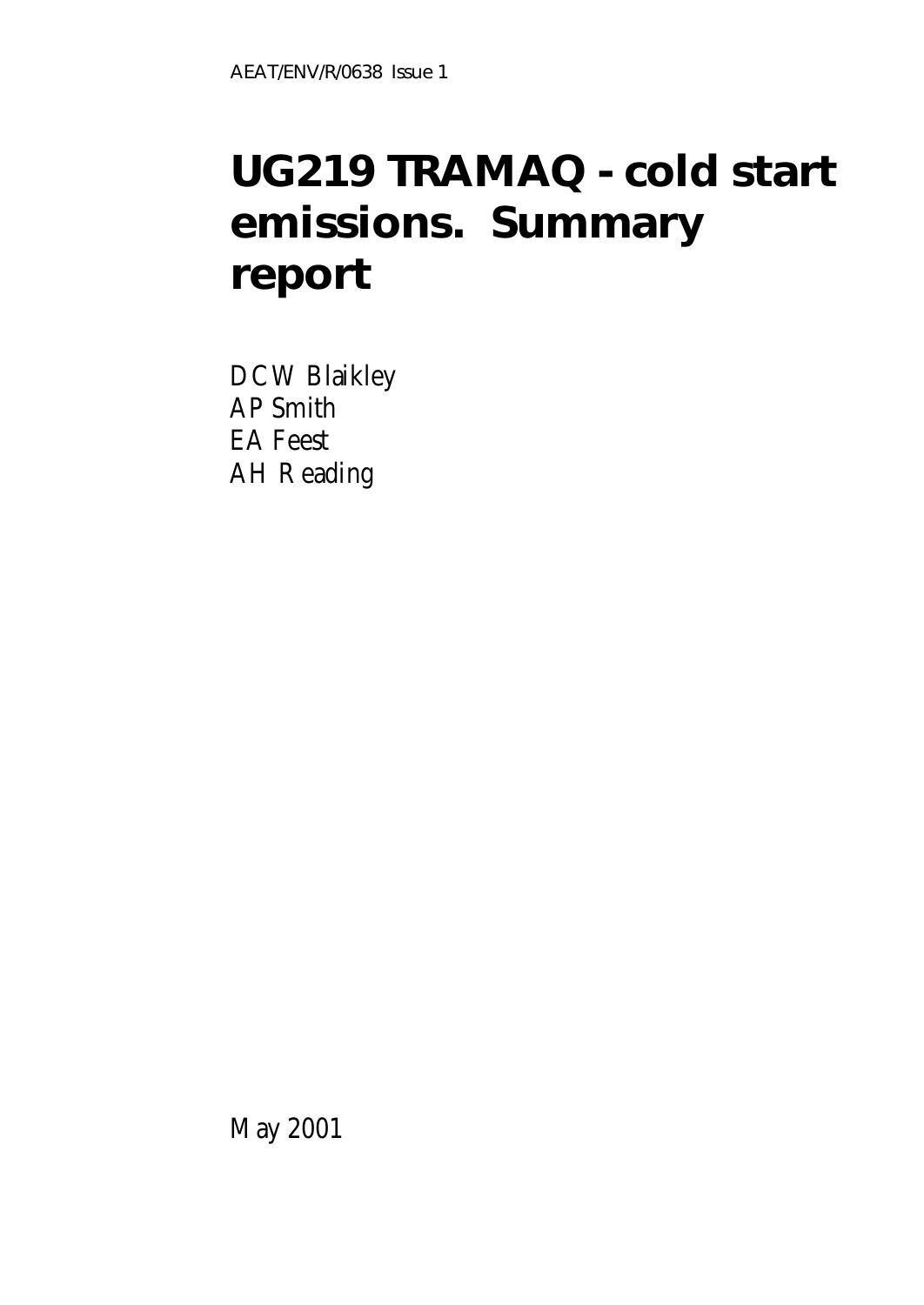# **UG219 TRAMAQ- cold start emissions. Summary report**

DCW Blaikley AP Smith EA Feest AH Reading

May 2001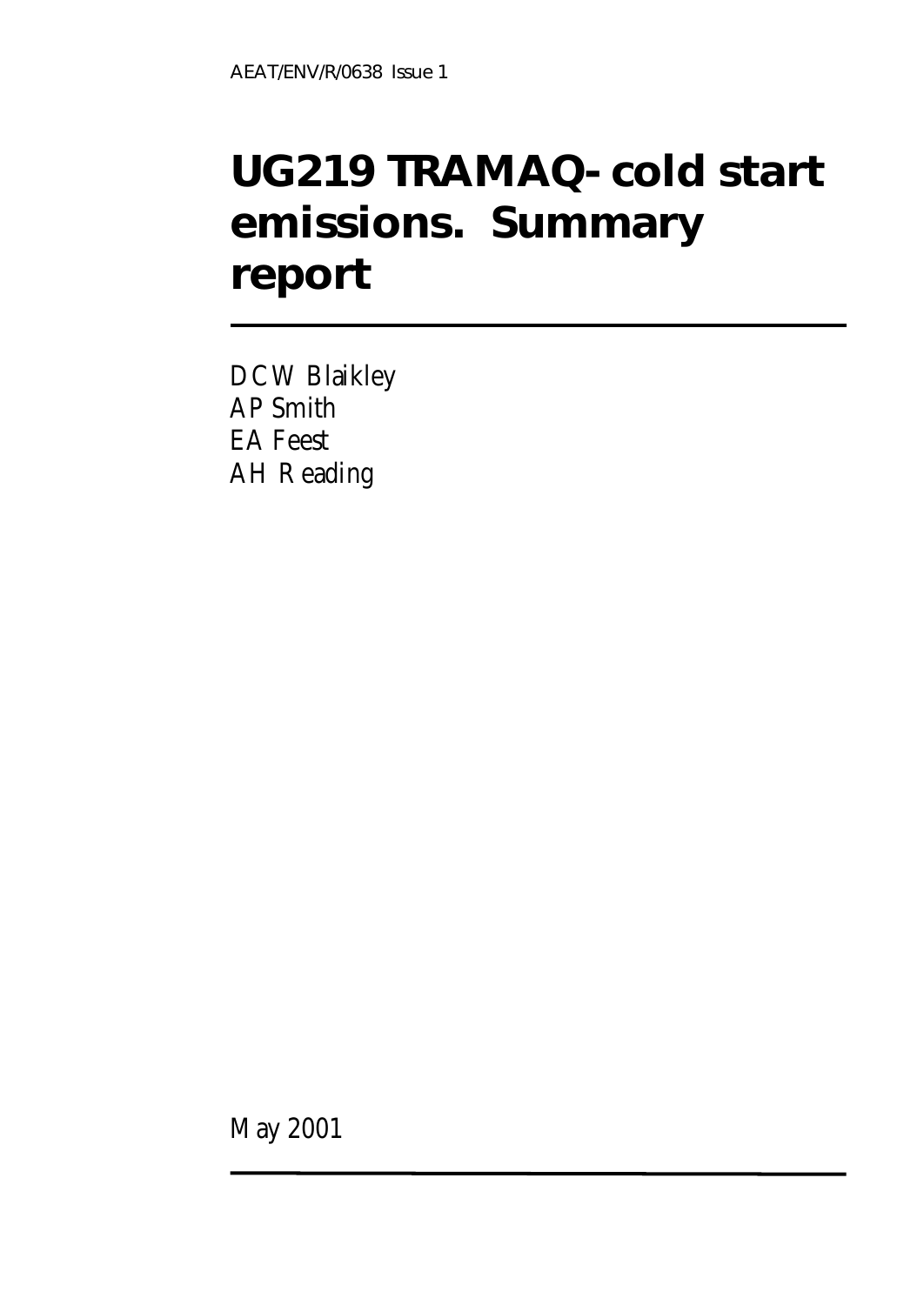| <b>Title</b>                                      | UG219 TRAMAQ - cold start emissions. Summary report                                                                                                                        |                                                                                                                                          |             |
|---------------------------------------------------|----------------------------------------------------------------------------------------------------------------------------------------------------------------------------|------------------------------------------------------------------------------------------------------------------------------------------|-------------|
| <b>Customer</b>                                   | <b>DETR</b>                                                                                                                                                                |                                                                                                                                          |             |
| <b>Customer reference</b>                         | PPAD 9/99/6                                                                                                                                                                |                                                                                                                                          |             |
| Confidentiality,<br>copyright and<br>reproduction | Copyright AEA Technology plc<br>All rights reserved.<br>the Commercial Manager, AEA Technology plc.<br>DETR.                                                               | Enquiries about copyright and reproduction should be addressed to<br>The views expressed in this report are not necessarily those of the |             |
| <b>File reference</b>                             | DD89927                                                                                                                                                                    |                                                                                                                                          |             |
| <b>Report number</b>                              | AEAT/ENV/R/0638                                                                                                                                                            |                                                                                                                                          |             |
| <b>Report status</b>                              | Issue 1                                                                                                                                                                    |                                                                                                                                          |             |
|                                                   | <b>AEA Technology plc</b><br>Engines and emissions<br>B401.8<br>Harwell Laboratory<br>Didcot<br>Oxfordshire<br>OX110QJ<br>Telephone 01235 434422<br>Facsimile 01235 436322 | AEA Technology is the trading name of AEA Technology plc<br>AEA Technology is certificated to BS EN ISO9001:(1994)                       |             |
|                                                   | <b>Name</b>                                                                                                                                                                | <b>Signature</b>                                                                                                                         | <b>Date</b> |
| <b>Author</b>                                     | <b>DCW Blaikley</b><br>AP Smith<br><b>EA</b> Feest<br><b>AH</b> Reading                                                                                                    |                                                                                                                                          |             |
| <b>Reviewed by</b>                                | <b>EA</b> Feest                                                                                                                                                            |                                                                                                                                          |             |
| <b>Approved by</b>                                | M McDonagh                                                                                                                                                                 |                                                                                                                                          |             |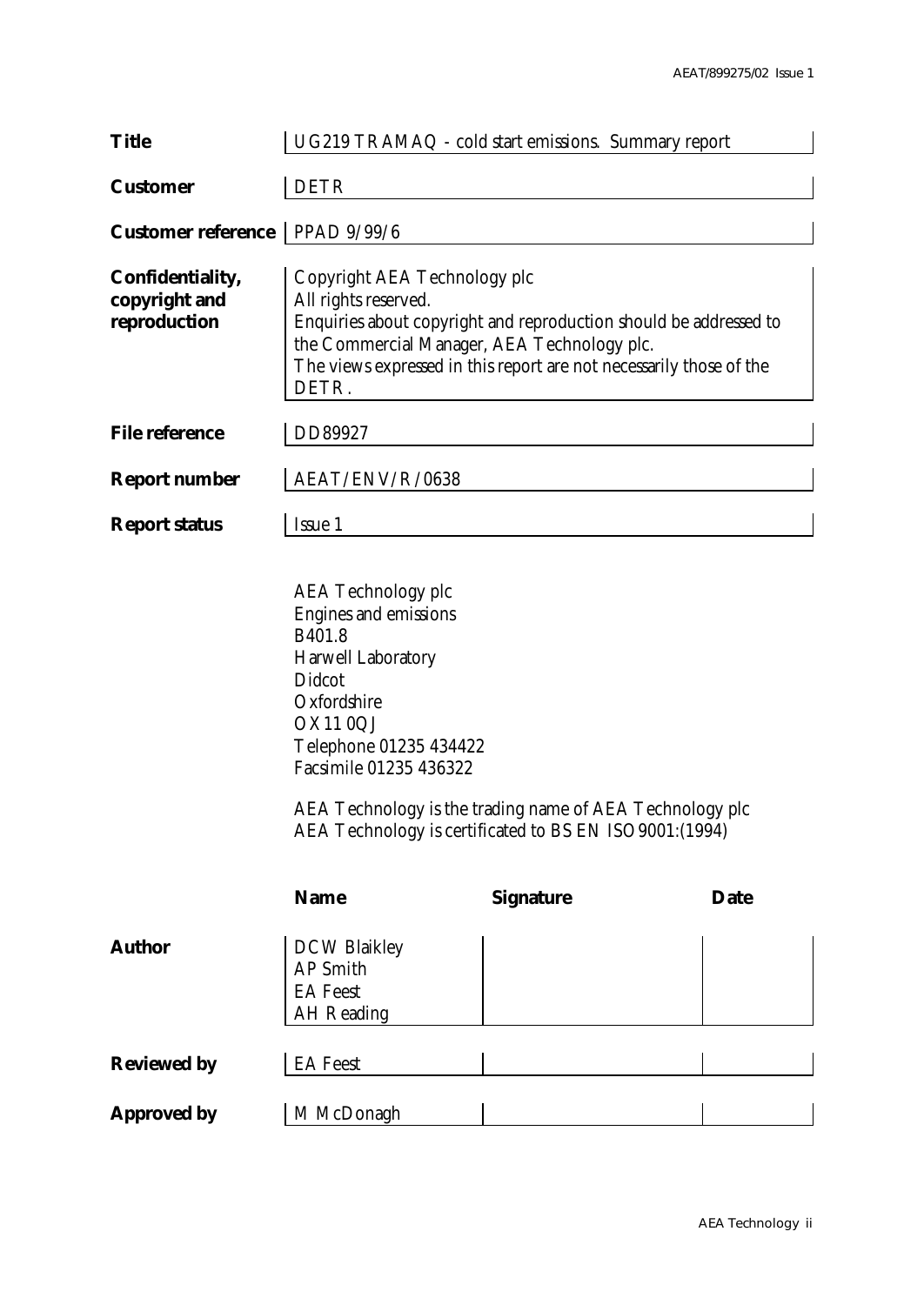# **Executive Summary**

This work was carried out by AEA Technology on behalf of the Charging and Local Transport Division of the UK Department of the Environment Transport and the Regions (DETR) as a project within the their TRAMAQ Programme. The aim of the TRAMAQ Programme is to provide traffic and environmental planners with information and tools to help them account for traffic management scheme options in their air quality assessments. In this project we were required to develop a planning tool to help Local Authorities (LAs) evaluate the effect of traffic management (particularly parking) schemes on air quality burdens in support of their obligations under the 1995 Environment Act. This Act requires LAs to review and, if necessary, prepare action plans for meeting the Government's air quality objectives for 2005.

The main objective of the research was the development of a model, based on the thermal condition of a vehicle, to predict excess cold start emissions that could be used to assess the effects of cold start on actual vehicle parking control scenarios. The importance of this topic arises from the high proportion of passenger car journeys and vehicle miles that are carried out under cold start conditions and the high excess emissions, at least for some pollutants and vehicle technologies, that result from these conditions of use.

The work programme comprised the following main activities.

- A *study of the literature and available data on cold start emissions.* This led to the confirmation of the proposed modelling approach and the refinement of the experimental programme required for generating the data necessary for model development.
- *A detailed experimental study on three vehicles*. These vehicles were selected as representative of the main passenger car vehicle technologies in the evolving national fleet (gasoline three way catalyst, gasoline direct injection and modern diesel). This measurement programme involved a comprehensive test matrix of ambient temperature, vehicle temperature and vehicle emissions measurements. The results were analysed and used to provide the basis for the development of the model.
- *The establishment of the mathematical basis of a cold start emissions model.*
- *A further experimental measurement campaign.* This involved a reduced test matrix carried out on a further 12 vehicles. It was configured to confirm general applicability of the model and to expand the database within it.
- A preliminary investigation of selected non-regulated vehicle emissions. This included assessments of the cold start emissions on a limited range of vehicles of two additional pollutants listed in the National Air Quality Strategy, benzene and 1,3 butadiene, and of size-differentiated particulate number flux, which is a metric of possible future regulatory significance. Both categories of gasoline vehicle exhibited significant cold start excess emissions of benzene and of 20nm particulate flux.
- *The refinement and production of the model.* This involved iterative refinement to take account of both the additional experimental data and our developing awareness, through discussion, of the requirements of different categories of potential users of the model.

The main output of the project is an empirical model capable of predicting cold start excess emissions from different vehicle use scenarios. The model, entitled 'EXEMPT (EXcess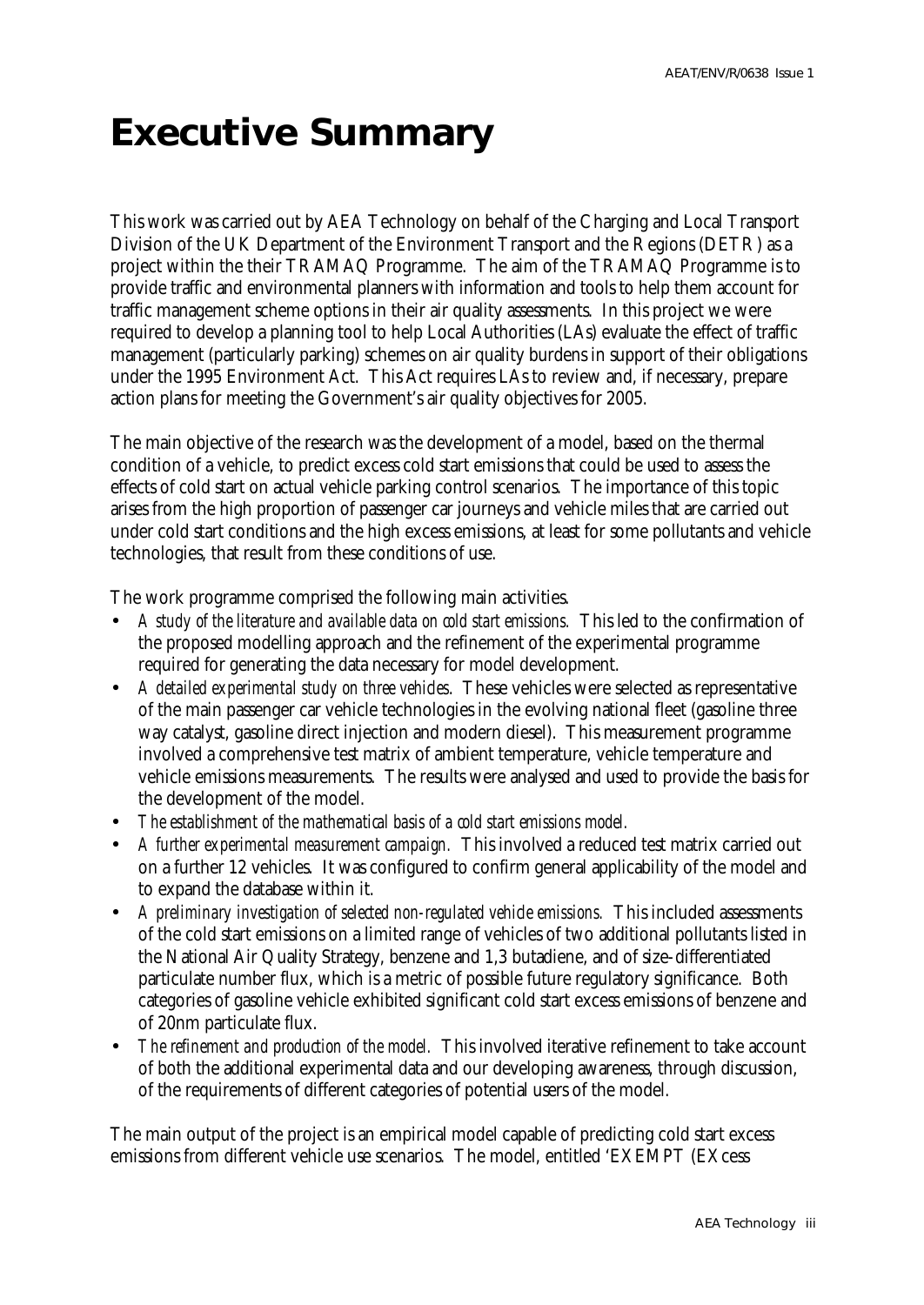EMissions Planning Tool), has been incorporated into a Microsoft Excel spreadsheet. It has been configured for use either as a simple tool for scheme comparisons involving appropriate default data entries or as a more sophisticated modelling tool where a higher degree of user intervention is required. Detailed operating instructions and worked examples are given in the user guide which accompanies the model. The illustrative worked examples are:

- excess emissions as a function of distance from a car park
- excess emissions as a function of distance from a town centre
- excess emissions as a result of changing the number of available traffic lanes.

The accuracy of the model has been estimated on the basis of the cumulative effect of the uncertainties in the experimental data embedded within it.

In its current form the model's application is limited by the scope of the input data which encompasses emissions data from a relatively restricted sample of current passenger car models. This has the effect of limiting the accuracy of its current predictions, the range of potential applications and the lifetime of its serviceability. These are not limitations of the model itself but of the emissions data embedded within it. These limitations could therefore be overcome by subsequent incorporation of additional emissions data from, for example, other vehicle classes such as PSVs or HGVs, or, at a later date, more modern technology vehicles as they achieve significant penetration of the national vehicle fleet.

This report summarises the main activities undertaken within the project and includes a guide to the use of the arising model. A large body of emissions data was produced during the experimental measurement campaigns. This was used in the development of the model but it may be of value in other applications contexts and can therefore be made available by the authors to other researchers.

The model and its user manual will be made freely available in electonic format to potential users.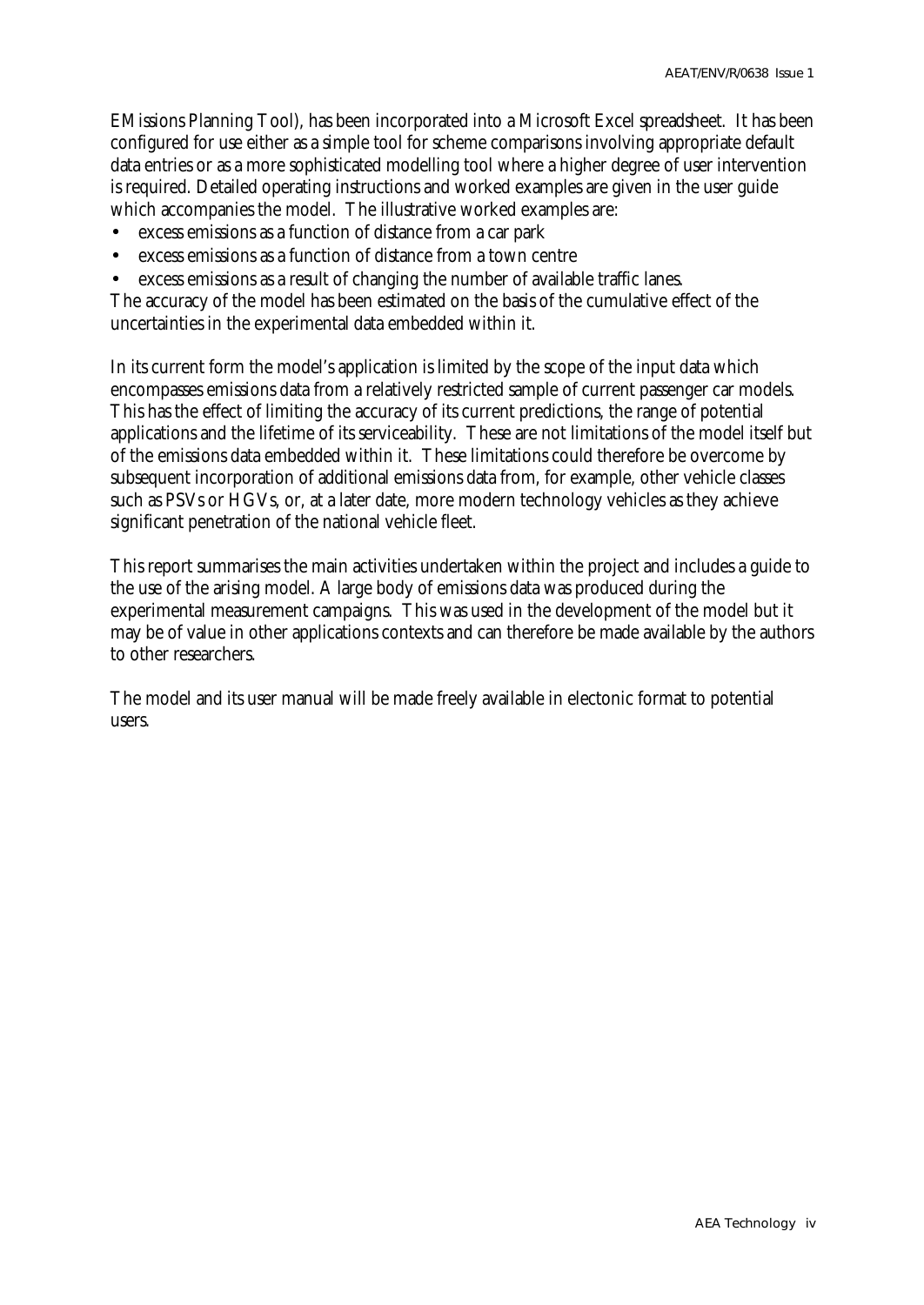## **Contents**

| 1            |                   | Introduction                                                                                                                                                                                                                                                                             | 1                                      |
|--------------|-------------------|------------------------------------------------------------------------------------------------------------------------------------------------------------------------------------------------------------------------------------------------------------------------------------------|----------------------------------------|
| $\mathbf{2}$ |                   | <b>Background</b>                                                                                                                                                                                                                                                                        | 1                                      |
| 3            |                   | <b>Experimental measurement programme</b>                                                                                                                                                                                                                                                | 3                                      |
|              | 3.1<br>3.2        | <b>CHOICE OF VEHICLES</b><br>THERMAL AND EMISSIONS MEASUREMENTS                                                                                                                                                                                                                          | $\mathfrak{Z}$<br>$\overline{4}$       |
| 4            |                   | <b>Analysis method</b>                                                                                                                                                                                                                                                                   | $\overline{\mathbf{z}}$                |
|              |                   | 4.1 TOTAL EXCESS EMISSION<br>4.2 TIME EVOLUTION OF EMISSIONS<br>4.3 VEHICLE HEATING PROFILE<br>4.4 VEHICLE COOLING PROFILE                                                                                                                                                               | $\overline{7}$<br>8<br>8<br>9          |
| 5            |                   | <b>Results</b>                                                                                                                                                                                                                                                                           | 10                                     |
|              | 5.5               | 5.1 TOTAL EXCESS EMISSIONS<br>5.2 TIME EVOLUTION OF EXCESS EMISSIONS<br>5.3 VEHICLE HEATING PROFILES<br>5.4 VEHICLE COOLING PROFILES<br><b>ADDITIONAL EMISSIONS MEASUREMENTS</b><br>5.5.1 Benzene and 1,3-butadiene<br>5.5.2 PM and ultrafine particle emissions                         | 10<br>12<br>13<br>13<br>15<br>15<br>15 |
| 6            |                   | <b>Discussion</b>                                                                                                                                                                                                                                                                        | 19                                     |
|              | 6.1               | <b>HOT START EMISSIONS</b><br>6.2 EXCESS EMISSIONS                                                                                                                                                                                                                                       | 19<br>19                               |
| 7            |                   | <b>Model implementation</b>                                                                                                                                                                                                                                                              | 21                                     |
|              | 7.2<br>7.3<br>7.4 | 7.1 EXCESS EMISSIONS AS A FUNCTION OF DISTANCE FROM A CAR PARK22<br>EXCESS EMISSIONS AS A FUNCTION OF DISTANCE FROM A TOWN<br><b>CENTRF</b><br>EFFECT OF CHANGING THE NUMBER OF TRAFFIC LANES<br>REQUIREMENTS FOR UPDATING AND WIDENING THE RANGE OF<br><b>APPLICATIONS OF THE MODEL</b> | 23<br>25<br>26                         |
| 8            |                   | <b>Conclusions</b>                                                                                                                                                                                                                                                                       | 27                                     |
| 9            |                   | <b>References</b>                                                                                                                                                                                                                                                                        | 27                                     |
|              |                   | <b>Acknowledgements</b>                                                                                                                                                                                                                                                                  | 27                                     |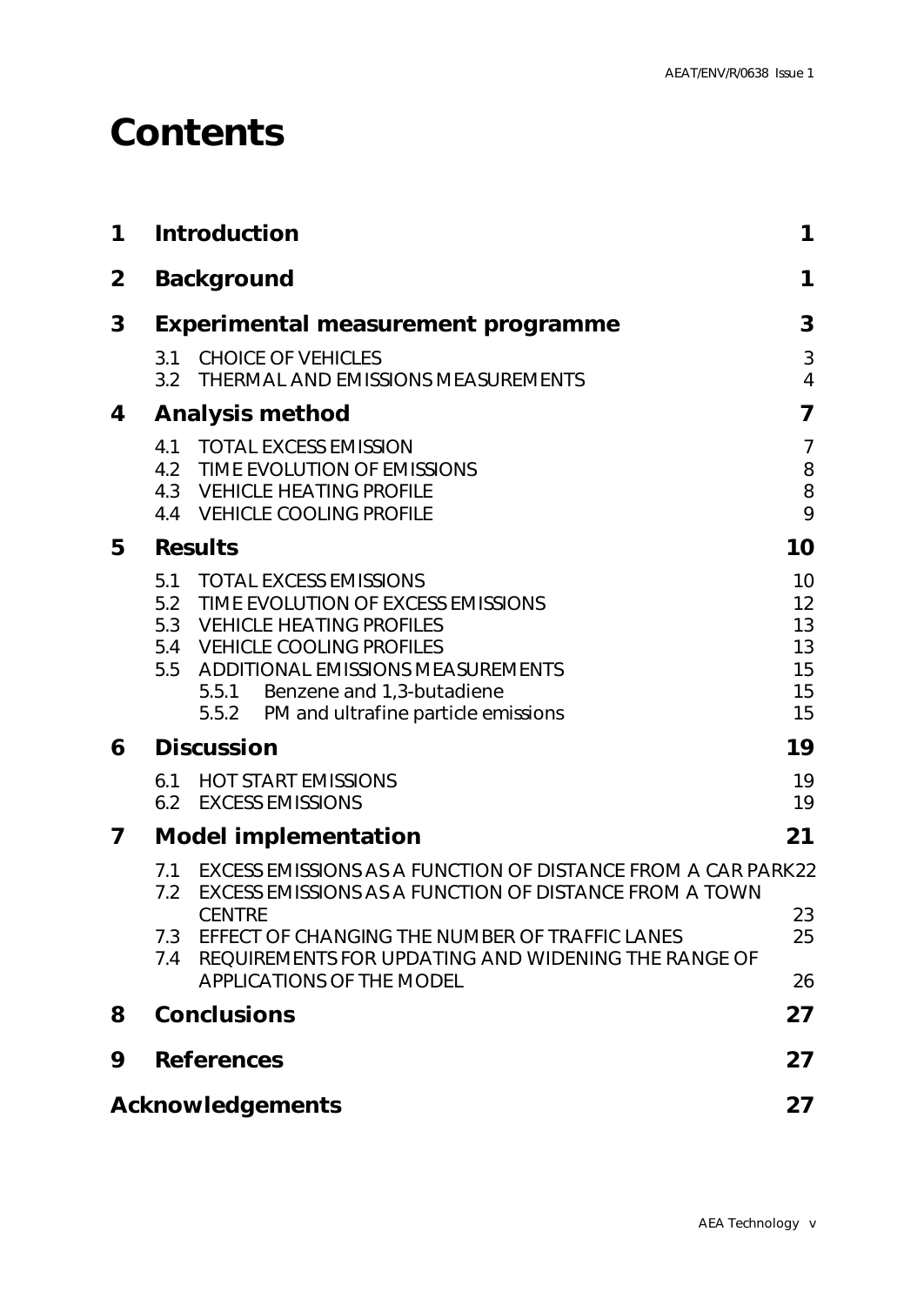# **1 Introduction**

This work was carried out by AEA Technology on behalf of the Charging and Local Transport Division of the UK Department of the Environment Transport and the Regions (DETR) as a project within the their TRAMAQ Programme. The aim of the TRAMAQ Programme is to provide traffic and environmental planners with information and tools to help them account for traffic management scheme options in their air quality assessments. In this project we were required to develop a planning tool to help Local Authorities (LAs) evaluate the effect of traffic management (particularly parking) schemes on air quality burdens in support of their obligations under the 1995 Environment Act. This Act requires LAs to review and, if necessary, prepare action plans for meeting the Government's air quality objectives for 2005.

The main objective of the research reported here was the development of a model, based on the thermal condition of a vehicle, to predict excess cold start emissions that could be used to assess the effects of cold start on actual vehicle parking control scenarios. The importance of this topic arises from the high proportion of passenger car journeys and vehicle miles which are carried out under cold start conditions and the high excess emissions, at least for some pollutants and vehicle technologies, that result from these conditions of use.

The work programme comprised the following main activities:

- a study of the literature and available data on cold start emissions,
- the selection of vehicles and measurement parameters for the experimental study,
- a detailed experimental study on three vehicles to provide the basis for model development,
- the establishment of the mathematical basis of a cold start emissions model.
- a further experimental campaign, involving a reduced test matrix, to confirm general applicability of the model and expand the database within it,
- refinement of the model and
- illustration of its application.

This report summarises those activities and includes a guide to the use of the arising model. Further detailed results can be obtained from the authors.

(Note. In this report, unless specifically qualified, the term 'cold start' is used in its broadest sense, i.e. vehicle operating range prior to achievement of 'normal' engine temperature conditions).

# **2 Background**

Current environmental planning uses emission factor models to calculate vehicle emissions based on their behaviour at normal operating temperatures. However, most journeys are of short duration (Reference 1) and take place in urban areas. These journeys will start (and most of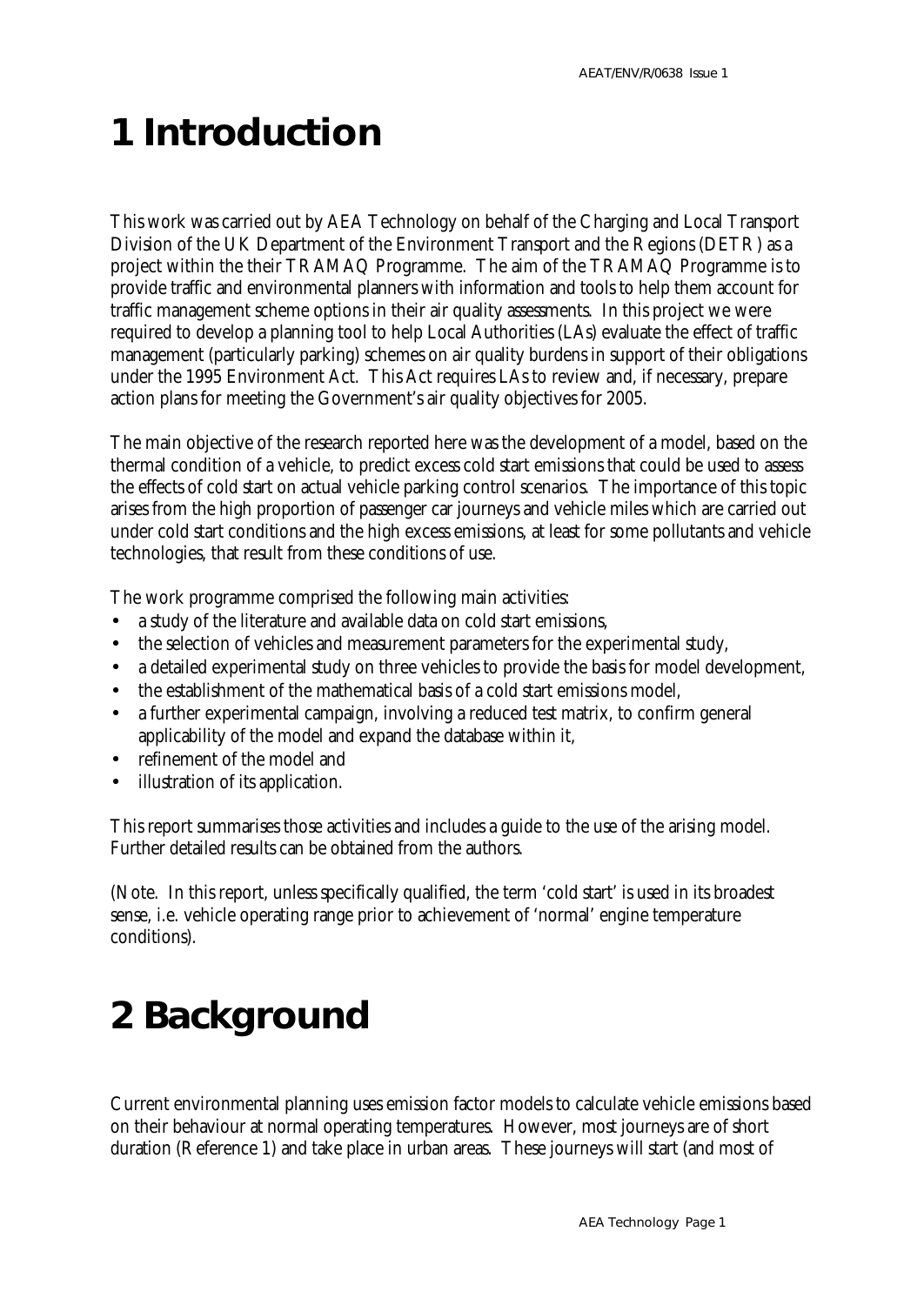them end) with the vehicle significantly below its normal operating temperature. Under these conditions the emission of most pollutants will be higher than calculated from the emission factor models. This *excess cold start emission* is therefore of considerable significance for environmental planning. There has however been a relative dearth of both understanding and data relevant to cold start emissions, arguably because of the technical complexity and multiplicity of vehicle technologies involved, coupled with the relatively low profile of this factor historically in the overall regulatory framework. This work seeks to provide a means of calculating this information.

A literature and data review of this subject area is reported in Reference 1. The objective of this literature and data review was to provide a baseline knowledge resource from which the model could draw. It served to identify key gaps in current knowledge, such that the limited associated experimental programme could focus on obtaining key relevant data.

This review identified the key parameters which affect the quantity of *absolute excess cold start emissions*, namely:

- the type of vehicle (including engine size, its fuel and exhaust after treatment fitted),
- the engine and, if appropriate, catalyst, temperature,
- the time interval during which the engine was switched off and the ambient temperature,
- the driving pattern following engine start.

From a review of what is known about cold start emissions and the current state of automotive technology, we initially measured cold start emissions in some detail on vehicles representative of three different engine technologies:

- gasoline fitted with a three way catalyst,
- direct injection gasoline,
- direct injection diesel.

Subsequently, a reduced test matrix was devised for a wider spectrum of vehicles.

The driving pattern will have a significant impact in the amount and time history of excess emission production. The review identified that most journeys are of very short duration and take place within urban environments. In order to make the results of this programme more widely applicable and comparable to previous work, we chose the urban ECE-15 cycle as our basis for measurements.

Earlier studies had shown that the following variables were unlikely to be of major significance for this work:

- the number of miles accumulated by the engine (provided an appropriate level of maintenance has been maintained),
- effects of road gradient or vehicle load,
- effects of altitude,
- degradation of pollution controls.

For the predictions of fleet composition in the year 2005 we used the estimates of UK vehicle fleet composition compiled for the National Atmospheric Emission Inventory Programme of the DETR.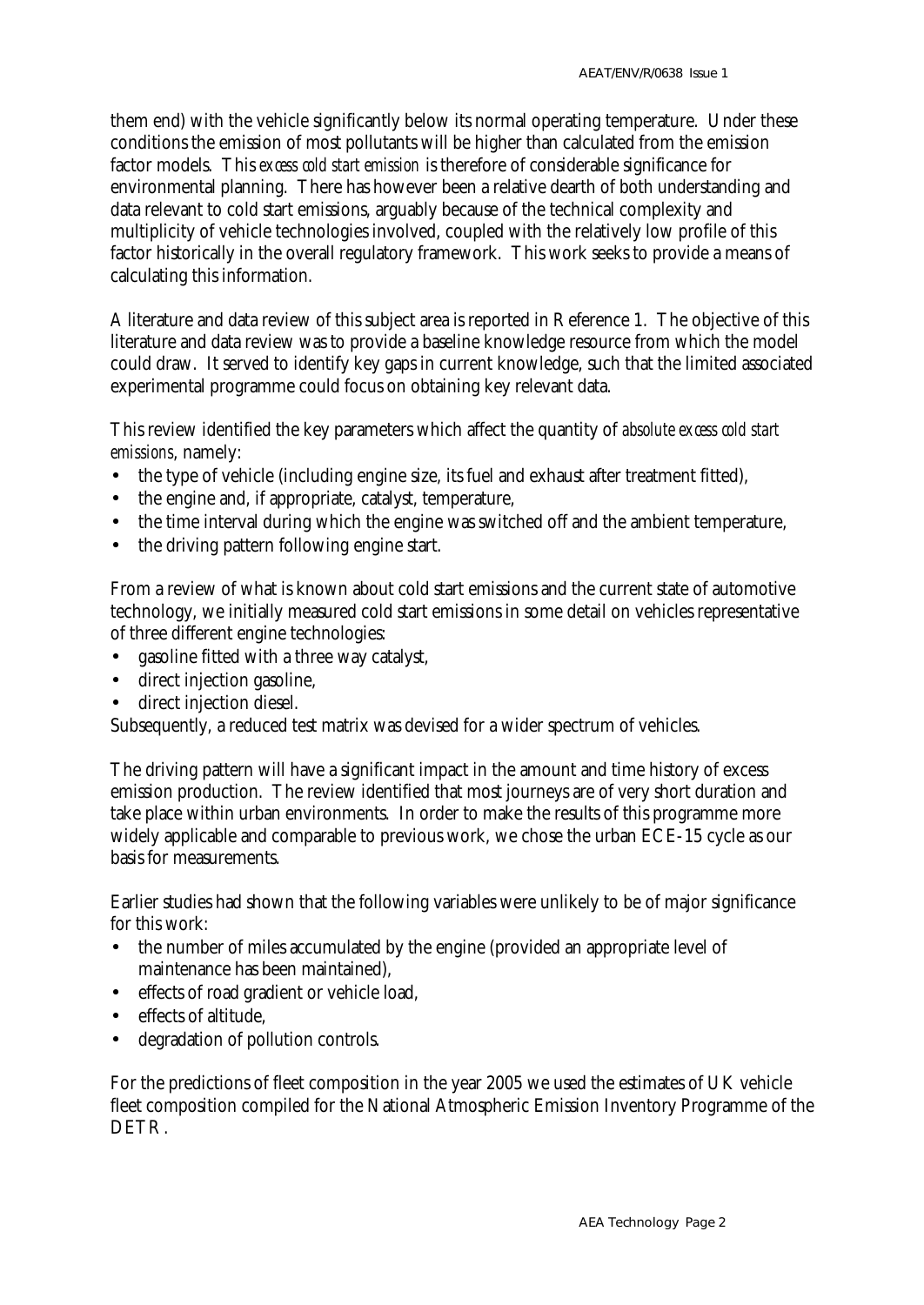A review of the modelling approaches used by other workers in this field, drawn from the current literature, supported the approaches and techniques employed in this work. It also identified some work that could be built upon and highlighted some of the difficulties and shortcomings of other models.

# **3 Experimental measurement programme**

The experimental measurement programme comprised simultaneous thermal and emissions measurements on vehicles over drive cycles undertaken under controlled ambient temperature conditions in AEA Technology's vehicle emissions test facility. The main data generation campaign was preceded by a more detailed study on 3 of the total of 15 vehicles investigated.

### **3.1 CHOICE OF VEHICLES**

The choice of 15 vehicles selected for this project was made to reflect the range of vehicle technologies and engine sizes that comprise the current and anticipated 2005 UK vehicle parcs. For example, all vehicles were catalyst-equipped. This has been a requirement for gasoline vehicles sold since 1993, and the likely percentage of pre-1993 vehicles on the road in 2005 can be assumed to be small. Whilst the largest contribution of excess pollutant emissions due to cold start is likely to be from three way catalyst (TWC) equipped gasoline cars, it was considered important to consider other, or emerging alternative, technologies. We therefore used examples of:

- TWC gasoline,
- gasoline direct injection (GDi),
- direct injection (Di) diesel engines equipped with oxidation catalyst, exhaust gas recirculation (EGR) and electronic engine management systems.

Taking the above into consideration, together with the practical issue of availability of hire cars, the following 15 vehicles (Table 1) were chosen for study. All vehicles met EURO II standards. Those shown in bold were subjected to the full test matrix described described in Section 3.2.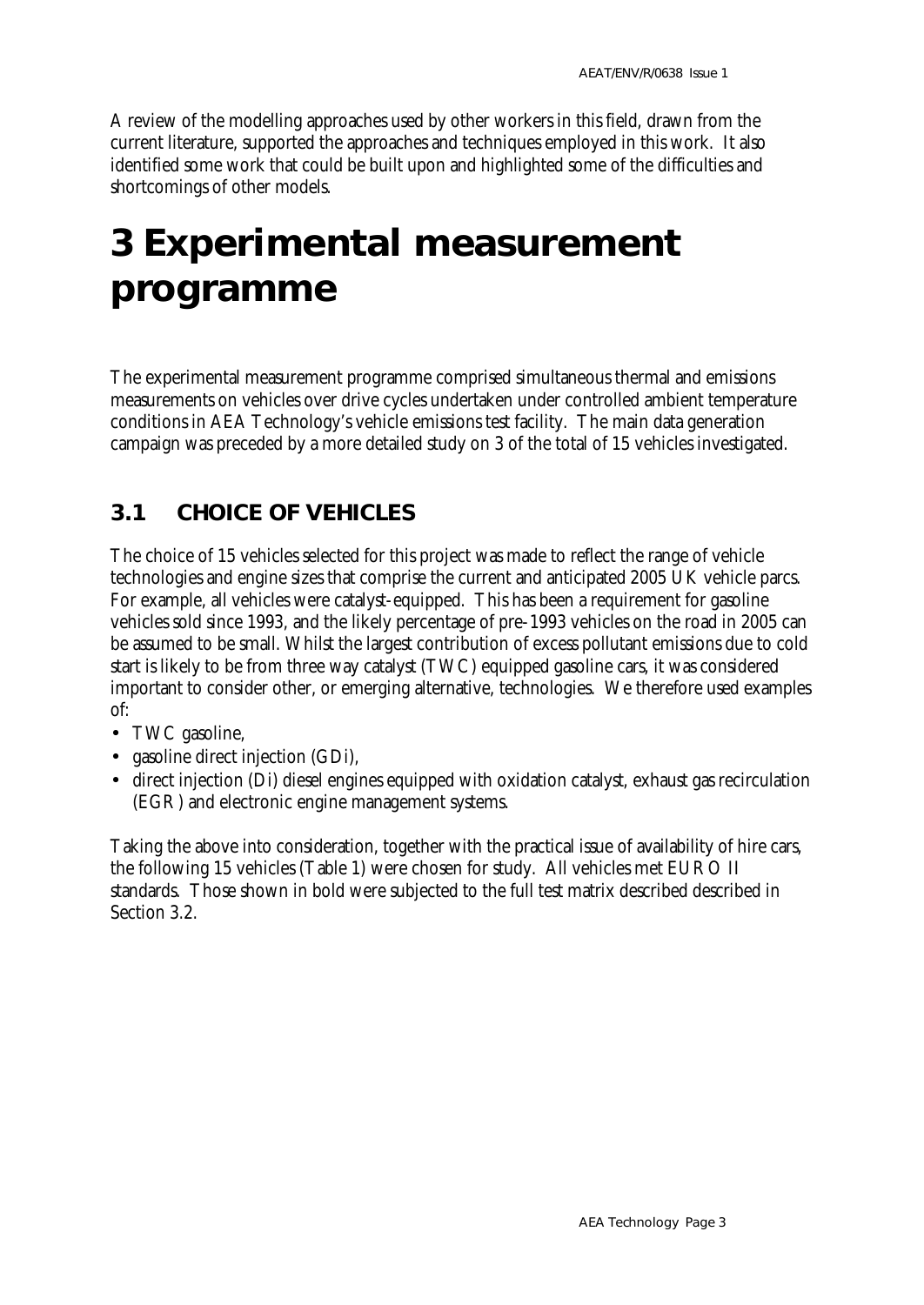| <b>Vehicle</b><br><b>Fuel</b> |              | <b>Engine size</b> | <b>Registration</b> | <b>Mileage</b> |
|-------------------------------|--------------|--------------------|---------------------|----------------|
|                               |              | (cc)               | year                |                |
| Vauxhall Corsa                | Gasoline     | 973                | 1999                | 3,778          |
| Peugeot 206                   | Gasoline     | 1124               | 2000                | 7,819          |
| <b>Ford Fiesta</b>            | Gasoline     | 1242               | 2000                | 1,513          |
| Skoda Fabia                   | Gasoline     | 1390               | 2000                | 9,923          |
| Honda Civic                   | Gasoline     | 1396               | 1999                | 12,001         |
| Mitsubishi Carisma            | Gasoline     | 1597               | 1998                | 58,049         |
| <b>Toyota Avensis</b>         | Gasoline     | 1762               | 1999                | 55,000         |
| Renault Laguna                | Gasoline     | 1783               | 1996                | 56,066         |
| <b>Vauxhall Vectra estate</b> | Gasoline     | 1796               | 1999                | 5,802          |
| Mitsubishi Carisma            | Gasoline GDi | 1834               | 1999                | 8,273          |
| <b>VW Golf TDi</b>            | Diesel       | 1896               | 1999                | 9,367          |
| <b>Ford Mondeo</b>            | Gasoline     | 1988               | 2000                | 3,422          |
| Peugeot 306 HDi estate        | Diesel       | 1997               | 1999                | 18,065         |
| Vauxhall Omega auto           | Gasoline     | 2498               | 1999                | 2,744          |
| Jaguar S-type                 | Gasoline     | 2967               | 1998                | 61,000         |

Table 1. Project test vehicles.

### **3.2 THERMAL AND EMISSIONS MEASUREMENTS**

Initially, a representative vehicle of each of the three technology categories was subjected to a comprehensive test matrix of thermal condition and emissions measurements in AEA Technology's controlled temperature chassis dynamometer facility.

The results from the thermal profile investigations and the pollutant emissions measurements on the initial three vehicles were analysed to draw correlations between key indicators and excess emission generation. From these results a test protocol comprising a reduced set of measurements was generated and applied to a further twelve vehicles.

The measurement programme on the three pilot study vehicles included the following stages.

Each vehicle was subjected to safety checks and instrumented to allow second-by-second measurements of key temperature indicators as shown in Table 2.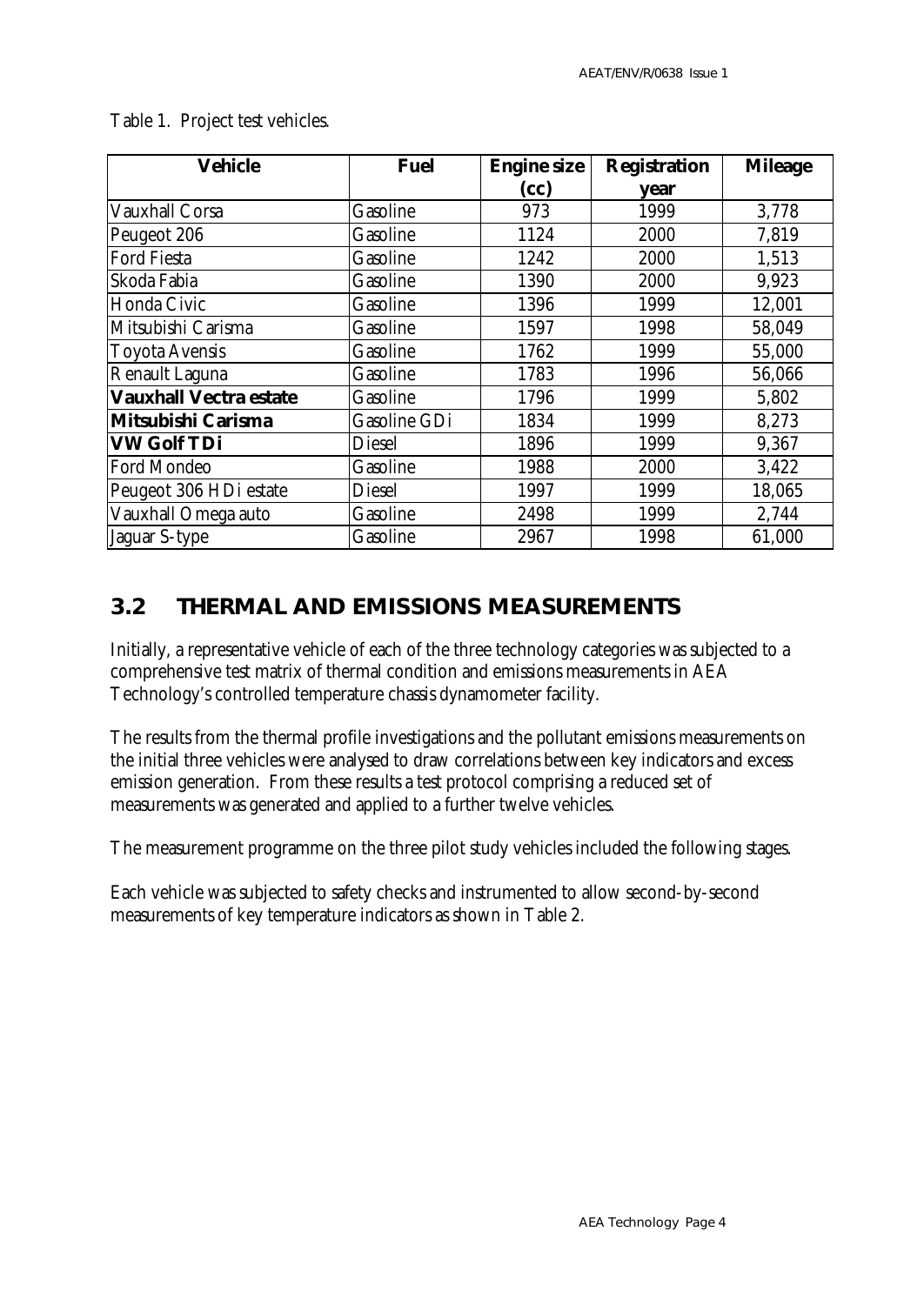Table 2. Key temperature indicators

| <b>Temperature to be measured</b>              | <b>Point of measurement</b>                         |
|------------------------------------------------|-----------------------------------------------------|
| Oil                                            | In sump, access via dipstick tube.                  |
| Engine block                                   | Any convenient threaded hole - vehicle<br>dependent |
| Coolant                                        | At outlet of engine block to heater 1               |
| Pre-catalyst exhaust gas                       | In exhaust pipe in front of the catalyst            |
| Post-catalyst exhaust gas                      | In exhaust pipe behind the catalyst <sup>2</sup>    |
| Air inlet                                      | In air filter inlet                                 |
| Fuel – important for diesels only <sup>3</sup> | Via adaptation of return line with a "T" piece.     |

The emissions laboratory was set up to to allow the following emissions measurements to be made throughout the test programme.

- a) Second-by-second (modal) measurements of:
- total hydrocarbons (THC)
- carbon monoxide (CO)
- carbon dioxide  $(CO_2)$
- $\bullet$  oxides of nitrogen (NO<sub>x</sub>)

using standard automotive emissions analysers.

b) Cumulative sampling of the above emissions over complete drive cycles using regulatory bag analysis procedures.

c) Particulate matter (PM) using standard cumulative filter weighing automotive emissions procedures which yield data approximating to  $PM_{10}$ .

d)  $\,$  Nitrogen dioxide (NO $_{2}$ ) by subtraction of NO from NO $_{\mathrm{x}}$  measurements made using chemiluminescence analysis on cumulative bag samples.

Provision was also made for measurements of the following pollutants when required:

- benzene and butadiene via adsorption onto adsorption tubes, followed by off-line analysis
- ultrafine particles particulate number measurements using scanning mobility particle sizer (SMPS) and/or condensation nucleus counter (CNC) instrumentation.

 $\overline{a}$  $^{\rm 1}~$  The vehicle's space heater is fed by hot coolant water from the internal coolant circuit, ie is drawn off before the thermostat. For most vehicles it should be possible to place a thermocouple in this flow on the outer edge of the engine block.

<sup>2</sup> The temperature difference between the exhaust gas temperature pre- and post- catalyst will give an indication of the catalyst's temperature.

<sup>3</sup> The temperature dependence of viscosity affects the fuel pump's characteristics. This is much less of an issue for low viscosity/low injection pressure gasoline fuelled vehicles.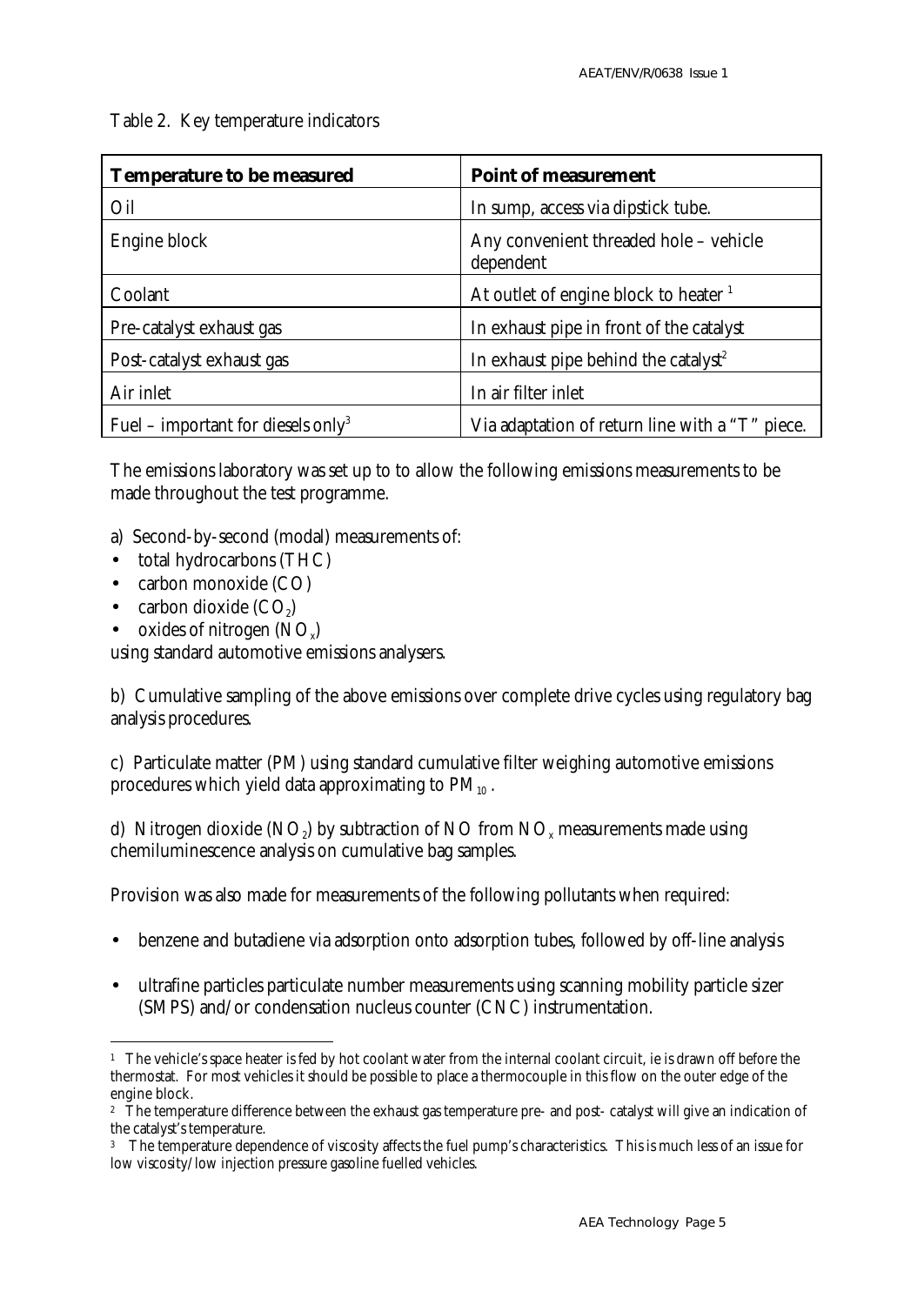The drive cycles selected were based on the ECE-15 cycle (comprising four identical components), despite its 'stylised' as opposed to 'real world' form. A cycle comprising two ECE-15 cycles was used to ensure that the engine reached its normal operating temperature under cold start conditions. These were preceded by a 9s period during which the engine was started and allowed to idle. Thus the test cycle comprised eight identical components and each component could be treated/analysed separately. This meant more accurate time dependence data could be obtained by integrating the emissions from each of the eight segments.

Additionally, to calculate excess emissions, true hot starts were also performed. The vehicles were driven through the ECE cycles until the engine temperature was stable. At the end of a cycle the engine was then switched off and the actual measurement cycle begun immediately.

Each vehicle was mounted on the chassis dynamometer and matched to its inertia class. All vehicles were preconditioned with the chosen test cycle prior to cold soak. The vehicles were then subjected to cold soak prior to temperature profile monitoring over a range of ambient and engine start temperatures. The temperature matrix that was used is shown in Table 3.

| Ambient             | Engine temperature $(^{\circ}C)$ |  |  |    |  |     |
|---------------------|----------------------------------|--|--|----|--|-----|
| Temp. $(^{\circ}C)$ |                                  |  |  | Wυ |  | Hot |
|                     |                                  |  |  |    |  |     |
|                     |                                  |  |  |    |  |     |
|                     |                                  |  |  |    |  |     |
| w                   |                                  |  |  |    |  |     |

Table 3. Ambient and engine temperature matrix.

The first test of the matrix at a given ambient temperature was a cold start, i.e. the vehicles had been soaked over night. The vehicles were driven over the proposed drive cycle and allowed to cool down to the next "cold start" engine temperature and the process repeated until all "cold start" engine temperatures at that ambient temperature had been completed.

Temperatures were monitored both during testing and during cool-down.

On completion of all tests at one ambient, the test cell temperature was changed to another temperature and the vehicle again soaked until it again reached equilibrium with the new cell temperature.

The output from this work was therefore a comprehensive map of the behaviour of key engine temperature indicators under cold to warm ambient conditions and variable engine start temperatures for a small sample of vehicles representative of the short and longer term vehicle parc.

For the subsequent 12 vehicles the number of tests performed was reduced substantially. The number of tests for the first three vehicles helped to determine accurately the form of the dependencies and allow a good statistical determination of the parameters. For the subsequent vehicles it could be assumed that the form of the functions remains similar, with only their parameters changing. The reduced set of experiments allowed these parameters to be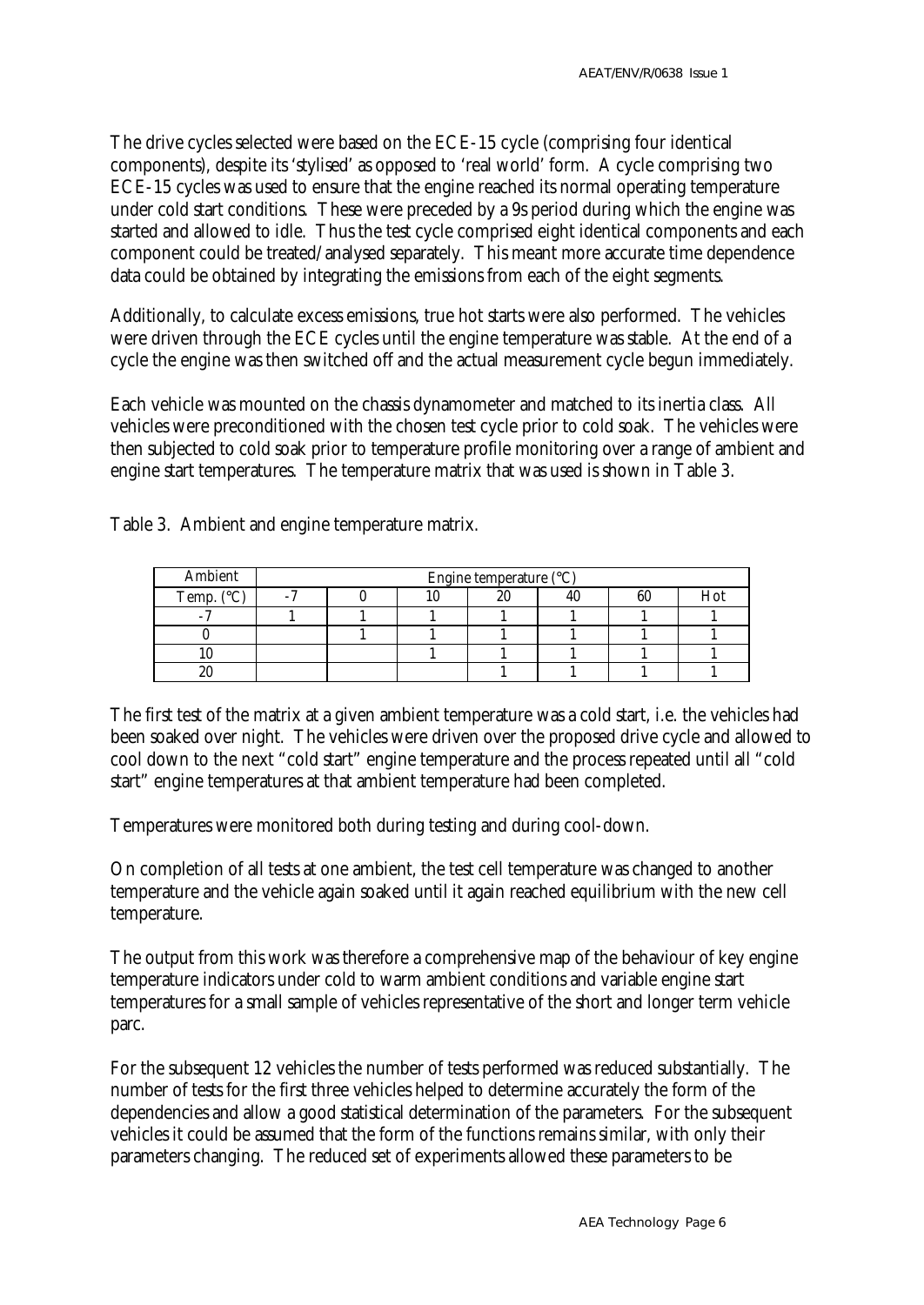determined, albeit with less statistical significance than for the full tests. The use of eight tests as opposed to the minimum number of three allows some degree of assessment of the statistical significance of the parameters determined for each vehicle. The reduced test matrix was as below in Table 4.

| Ambient            |  | Engine start temperature $(^{\circ}C)$ |    |    |  |
|--------------------|--|----------------------------------------|----|----|--|
| Temp $(^{\circ}C)$ |  | ۵u                                     | 4U | 60 |  |
|                    |  |                                        |    |    |  |
|                    |  |                                        |    |    |  |
| 20                 |  |                                        |    |    |  |
|                    |  |                                        |    |    |  |

Table 4. Reduced test matrix.

# **4 Analysis method**

#### **4.1 TOTAL EXCESS EMISSION**

The gaseous bag samples and the particulate filters were used to calculate the total emissions from a particular drive cycle. These emissions were then compared to those collected from a cycle when the vehicle was hot, under the same ambient temperature conditions, to obtain the excess emissions from the cold or warm start cycle.

Previous work (Reference 2) suggested that excess emissions are purely a function of engine temperature and independent of ambient temperature. Therefore we assumed a function of the form  $\,Xs = f(T_{_0})$  , where  $Xs$  is the excess emission and  $\,T_{_0}$  is the start engine temperature (whether it be oil, water or engine block). In order to simplify the form of the equation slightly, this equation was modified to  $X_s = f(T_h - T_o) = f(\Delta T_o)$  where  $T_h$  is the hot engine temperature. This is used so that (0,0) becomes a fixed point on the curve for all vehicles (i.e. when  $T_o = T_{\scriptscriptstyle h}$ ,  $Xs = 0$ . We found a weak dependence on ambient temperature in some cases such that  $T<sub>h</sub> = a + bT<sub>a</sub>$  which has a small impact on the excess emissions.

For the data presented in this report the total excess emissions were empirically modelled using the following curves.

 $\Delta T_0 = T_h - T_0$ , and  $T_h = a + bT_a$ , where  $T_h$  is the hot engine temperature,  $T_\theta$  the start engine temperature and  $T_{\scriptscriptstyle a}$  the ambient temperature.

When  $\bm{D}T_0 \!\! < \! T_{\text{test}}$ ,  $\bm{\mathrm{X}} \bm{\mathrm{s}} = \bm{\mathrm{a}}_0 \Delta T_0^{\mathrm{a}_1} + \bm{\mathrm{a}}_2 \Delta T_0^{\mathrm{a}_3}$ , otherwise  $Xs = a_4 + a_5 \Delta T_0$ ,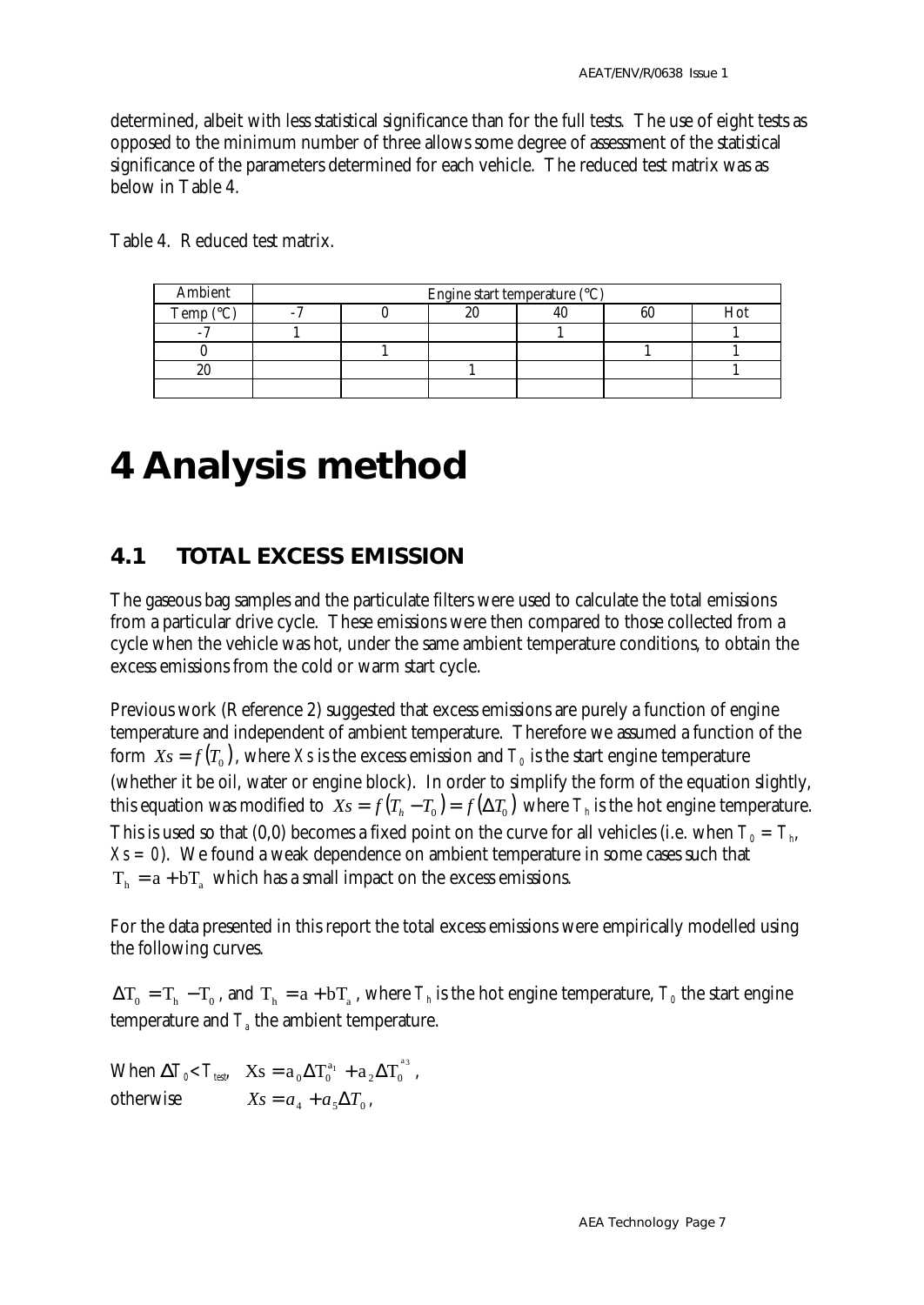where  $a_0$ ,  $a_1$ ,  $a_2$ ,  $a_3$ ,  $a_4$ ,  $a_5$  and  $T_{\rm test}$  are the parameters defined for a given pollutant from a given vehicle for this particular drive cycle. The form has deliberately been made reasonably flexible so that other vehicles and test cycles may subsequently be accommodated.

The "engine temperature" could mean a variety of measures. In this work we investigated using engine oil, block and water temperatures.

### **4.2 TIME EVOLUTION OF EMISSIONS**

As the bag samples were collected, the gaseous pollutant concentrations were also measured in real time (with a time resolution of 0.25s). By their very nature, the accuracy and precision of these real time measurements is not as good as the bag samples, especially under conditions of low overall emissions.

To increase the sensitivity the excess emissions were integrated over each 195s ECE portion in turn for each run. They were then plotted as a function of the end time of each ECE portion. The cumulative sum of the excess emissions as a ratio to the total is then determined. Data where the total excess emission is already small would therefore be unlikely to be reliable. The more extreme conditions are most likely to give useful information.

In order to find an equation that operates under all conditions, the time evolution of the **fraction** of total excess emissions was plotted as a function of time. This leads to an equation of the form

$$
F = 1 - \exp(-bt)
$$

where *F* is the fraction of the total excess emissions produced after time *t*. The parameter *b* is determined for each pollutant, vehicle, ambient and engine start temperature. For a given vehicle and pollutant *b* was found to be independent of temperature within experimental uncertainty.

No real time particulate emission data was available so the time evolution parameters determined for THC have been used for particulate as discussed in Section 5.2.

### **4.3 VEHICLE HEATING PROFILE**

The vehicle temperatures were also logged in real time during drive cycles together with the ambient temperature. The main temperatures of interest are the ambient, oil, engine block and water. Pre- and post-catalyst, fuel, and inlet air temperatures were also recorded for reference purposes. This data was used to determine how the temperatures evolve as a function of driving time.

Again, a form of equation had to be determined that could be used over the different test conditions. As the rate of cooling is usually taken to be proportional to the difference from the ambient temperature, this seemed a good variable to use. In other words, equations of the form  $T_t - T_a = f(t)$  were investigated, where  $T_t$  is the engine temperature at time (*t* in seconds) elapsed from engine start, and  $T_{\scriptscriptstyle a}$  is the ambient temperature.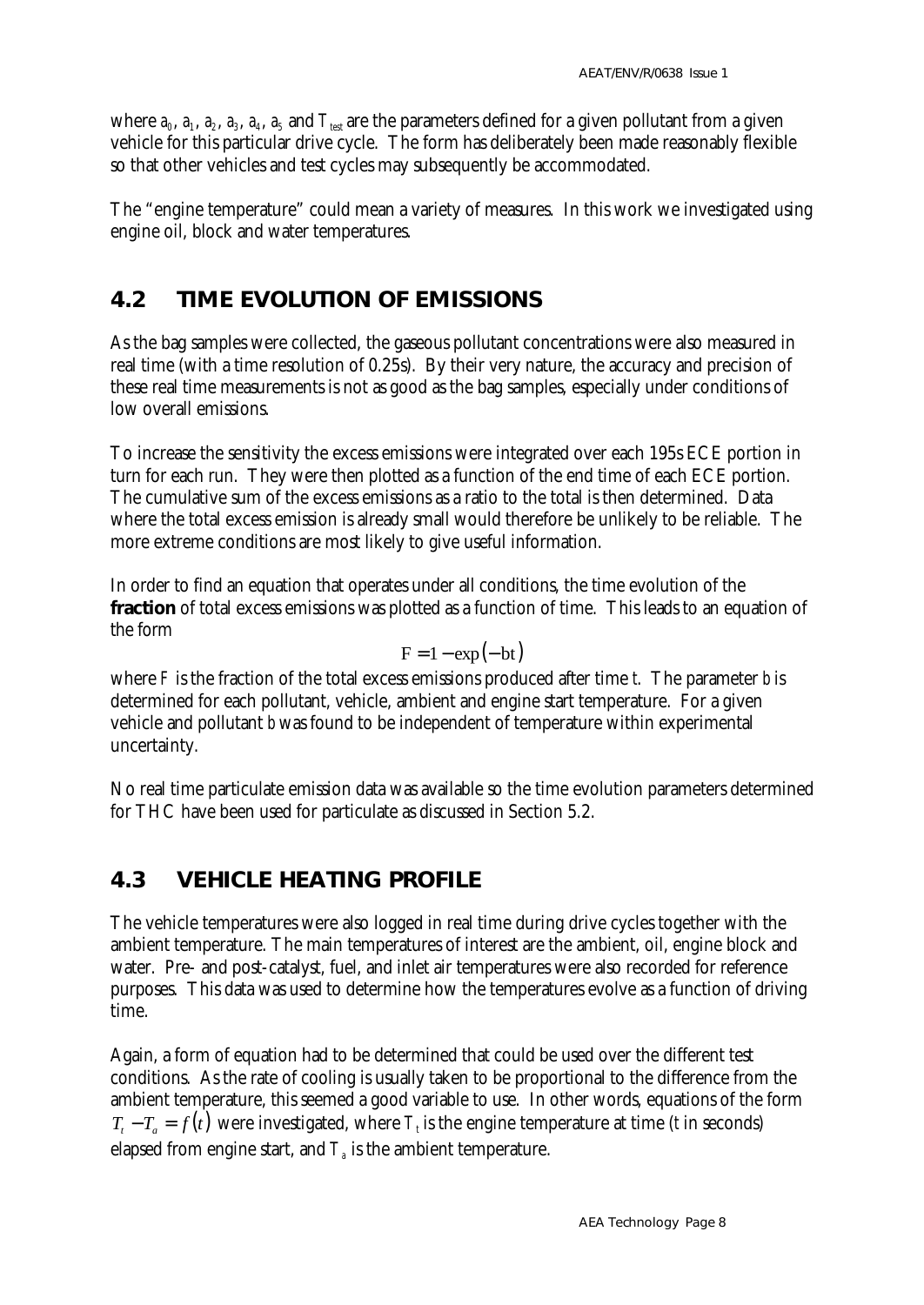It is reasonable to hypothesise that a vehicle starting at 40°C with an ambient temperature of  $0^{\circ}$ C will show the same heating profile as a vehicle starting at  $0^{\circ}$ C once it reaches  $40^{\circ}$ C on its warm up. In other words, the effective start time for the 40°C start is delayed relative to that for the 0°C case. Using a polynomial, we obtain an equation of the form

$$
T_{t} - T_{a} = c_{1}(t + t^{2}) + c_{2}(t + t^{2})^{2}
$$
 until  $t + t^{2} \ge t_{\text{max}}$  or  $T_{t} - T_{a} > T_{\text{max}}$  when  $T_{t} - T_{a} = T_{\text{max}}$ .

The coefficients  $c_i$  and  $c_2$  are found by fitting a curve to the data when  $T_0 = T_a$ , for which  $t' = 0$ . The value of  $t$  is calculated for each  $T_o$  above ambient by setting time *t*=0, at which point  $T_t = T_0$  (i.e. the engine start temperature) which is known, so that *t'* is found by solving the quadratic equation. This gives

$$
t' = \frac{-c_1 + \sqrt{c_1^2 - 4c_2(T_a - T_0)}}{2c_2}.
$$

The parameters  $c_t$ ,  $c_2$  and  $T_{\scriptscriptstyle \sf max}$  are determined as a function of ambient temperature and vehicle. The value of *tmax* is determined at each ambient temperature by the turning point of the polynomial. This is found by differentiating the above equation with respect to overall time. The point at which the differential is zero gives the turning point.

$$
\frac{dT_{t}}{dt_{\text{overall}}} = c_1 + 2c_2 t_{\text{max}} = 0
$$

so that

$$
t_{\text{max}} = -\frac{c_1}{2c_2}.
$$

An alternative form of heating curve was also investigated in the initial test matrix. This took the form of an exponential:-

$$
T_t - T_a = c_1 (1 - \exp(c_2(t + t)))
$$
 until  $T_t - T_a \ge T_{\text{max}}$  when  $T_t - T_a = T_{\text{max}}$ .

The explanation of the parameters is the same as above and the same principles are used to determine the coefficients.

The polynomial version was chosen in preference after the initial test matrix mainly due to its ease of implementation.

#### **4.4 VEHICLE COOLING PROFILE**

During cooling of the vehicle the temperatures were logged at one minute intervals.

Newton's law of cooling leads to

$$
\frac{dT}{dt} = -k(T_t - T_a).
$$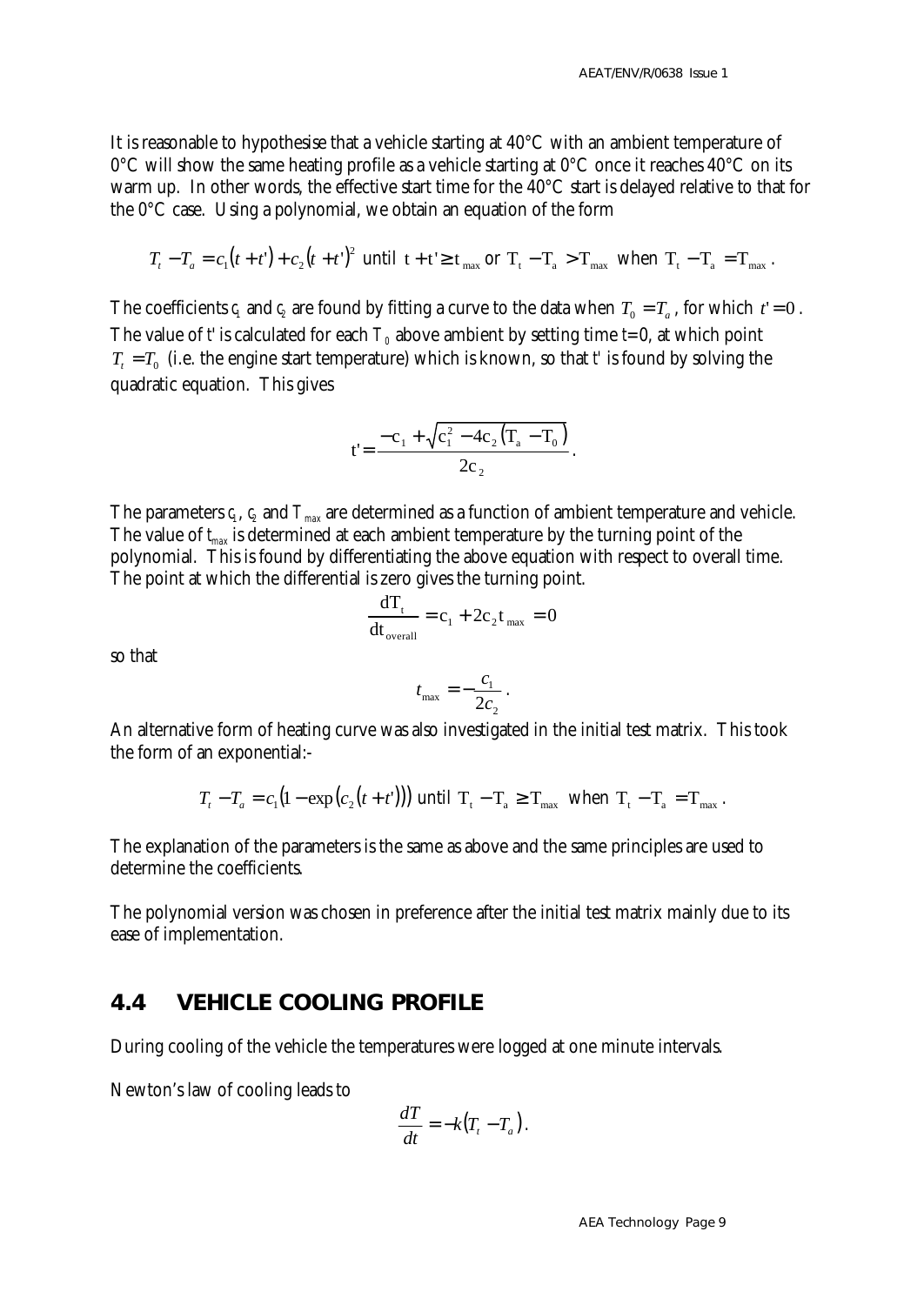However, this is only true in forced convection (i.e. in a draught). Within the bonnet of a car this is not likely to be the situation. With natural convection we must use the law of Dulong and Petit who found that

$$
\frac{dT}{dt} = -k(T_t - T_a)^{\frac{5}{4}}.
$$

Integrating this equation leads to the following cooling curve:-

$$
(T_t - T_a) = \frac{256}{\left(\frac{4}{(T_0 - T_a)^{1/4}} + kt\right)^4}
$$

where  $T_o$  is the temperature at time zero (i.e. at the start of cooling).

The parameter *k* should be independent of ambient temperature and only dependent on vehicle.

No account has been taken in this work of the effect of wind on the rate of cooling as this would be an extremely complex parameter dependent on the wind strength and direction, degree of shielding from the wind (e.g. by other vehicles), etc.

### **5 Results**

This section contains a brief summary of the data obtained from the measurement campaign. Further details are available from the authors.

For the purposes of determining the behaviour of excess emissions, we investigated the use of oil, coolant and engine block temperatures as measures of engine temperature. The oil and engine block temperatures gave similar data, but the coolant data was not as good – presumably due to effects caused by thermostats. Because of the ease and consistency of measurement, the engine oil temperature has been used as the standard "engine temperature".

#### **5.1 TOTAL EXCESS EMISSIONS**

It was found that consistent data could be obtained by plotting excess emission as a function of the difference between the engine temperature when hot (for that ambient temperature) and its start temperature. Figure 1 shows an example of the data obtained for hydrocarbons for the Vauxhall Vectra. The behaviour is fairly complex but there does not appear to be any significant effect of ambient temperature when the results are plotted in this fashion. The line in the graph is empirically determined.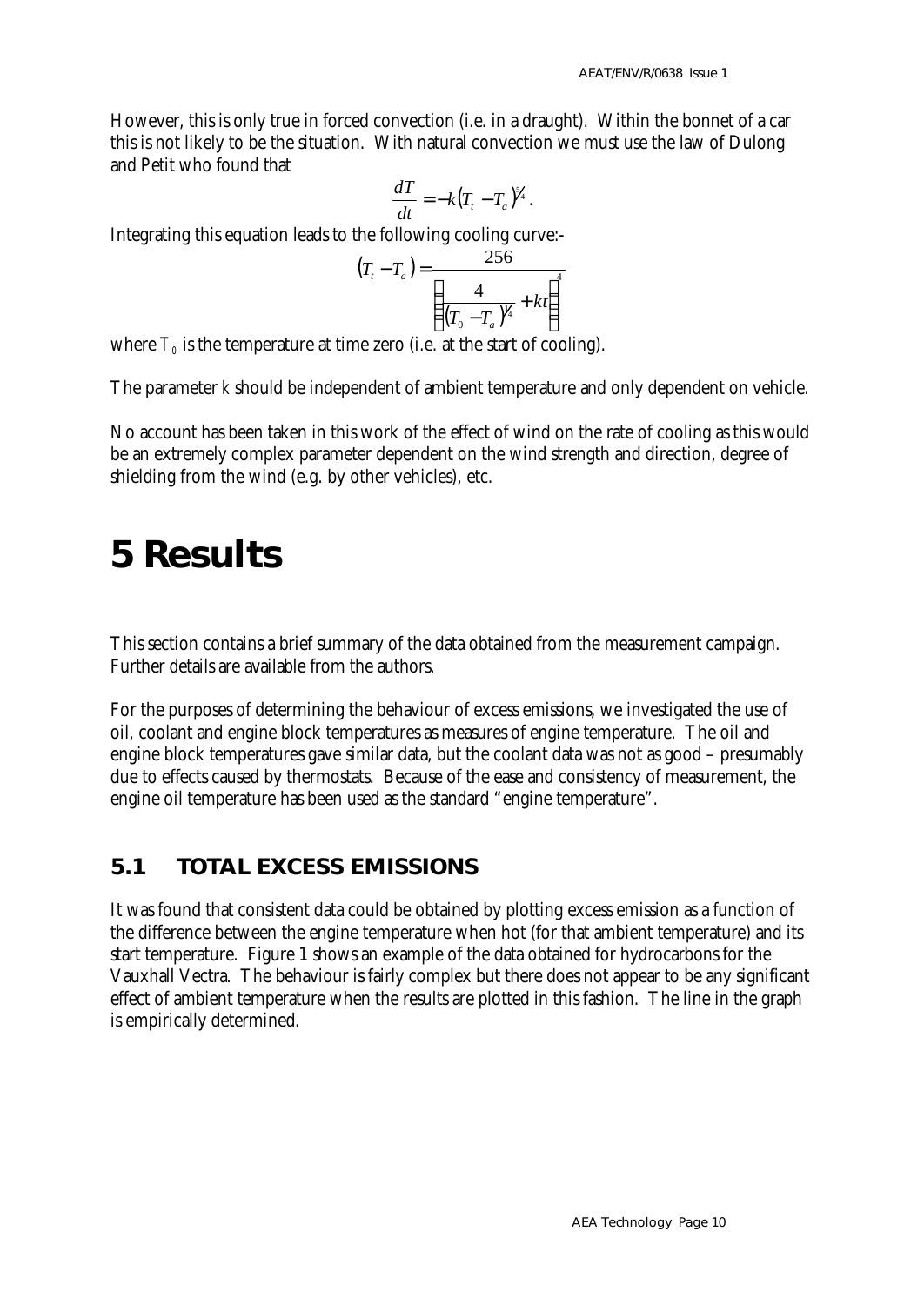#### Figure 1.

**Total THC excess emissions for Vauxhall Vectra**



Although the form of this curve can be very different dependent on the vehicle and pollutant, the same basic independence of ambient temperature was found. For example, Figure 2 shows the curve for CO excess emissions from the diesel-fuelled VW Golf.

Figure 2

#### **Total CO excess emissions for VW Golf TDI**

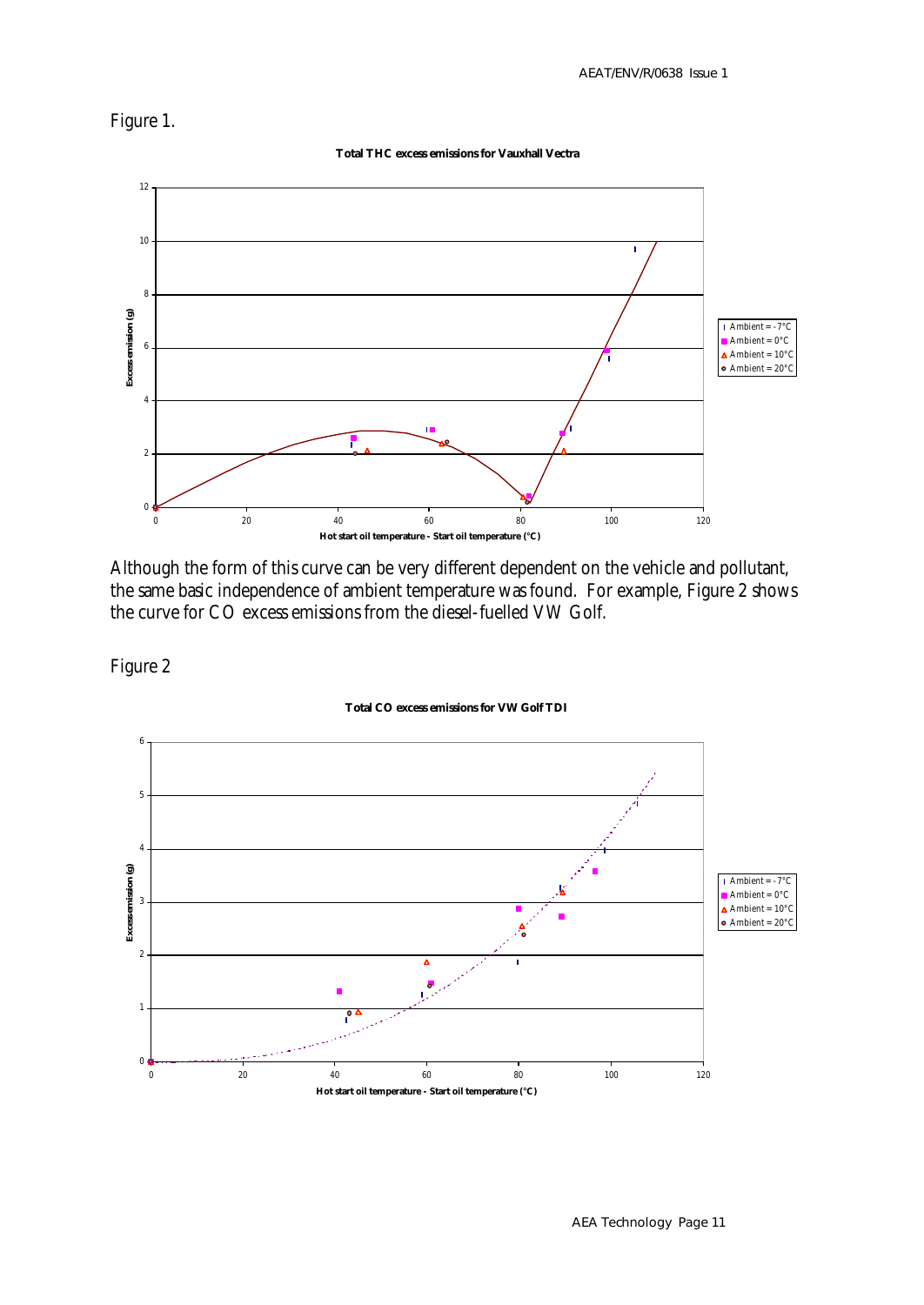Figure 3 shows an example of the comparison between excess CO emissions calculated from the empirical equations and the experimentally measured values for a range of vehicles, conducted under the reduced test matrix with a range of ambient and starting temperatures. The agreement is very good which shows that the empirical equations represent the actually measured data very well.



Figure 3.

### **5.2 TIME EVOLUTION OF EXCESS EMISSIONS**

The real time data used to assess this is often quite noisy and difficult to analyse due to the low emissions from an individual ECE cycle and the fact that we have to take the difference between two runs. However, where there are significant excess emissions (i.e. with low engine start temperatures) it is usually possible to model the data within the limits of the noise.

Generally, the data for CO<sub>2</sub>, CO and THC can be well modelled. The data for NO<sub>x</sub> is often very difficult to model. There is no real time data for particulate evolution, so in the model the parameter for THC has been used for particulates as the best estimate available since both pollutants are the result of incomplete combustion.

Figure 4 shows an example of this time dependence for  $\mathrm{CO}_2$  for the VW Golf. The parameter was found to be independent of ambient and starting temperatures for all pollutants and vehicles.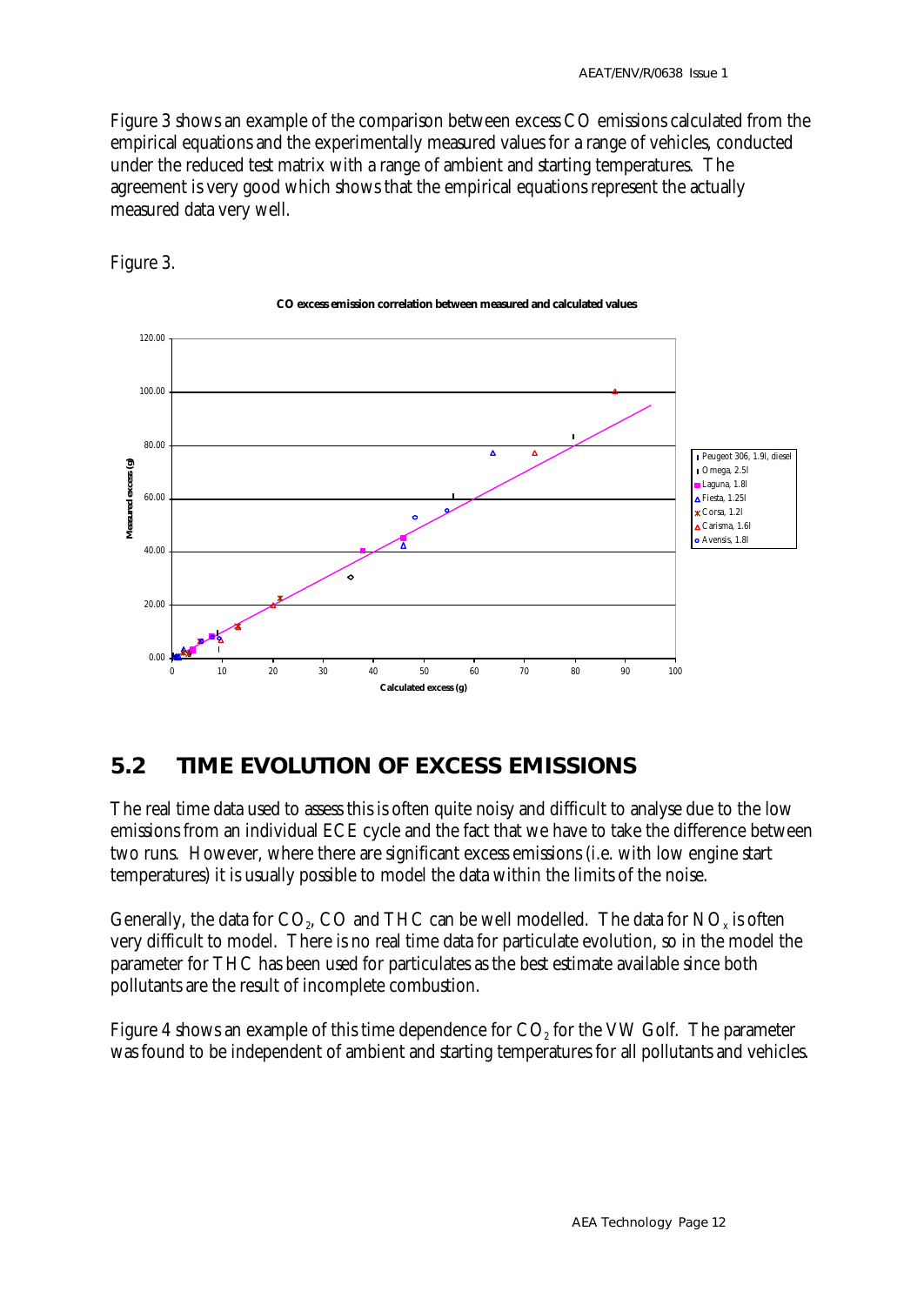#### **Figure 4**



**Proportion of total CO<sup>2</sup> emissions as a function of time into cycle at an ambient temperature of 0°C for VW Golf**

### **5.3 VEHICLE HEATING PROFILES**

Figure 5 shows the oil heating curves for the VW Golf plotted directly against the time (corrected for offsets) through the driving cycle for an ambient temperature of 0°C. This shows that the data effectively lie on the same curve. A polynomial and an exponential curve have been fitted to the data. The same form of curve with different parameters can be fitted to the data at each ambient temperature. In other words, the parameters of this heating curve are dependent on ambient temperature.

It was found that the heating curves were similar for all vehicles studied, the equation parameters being different in each case.

### **5.4 VEHICLE COOLING PROFILES**

Figure 6 shows an example cooling profile for the VW Golf at an ambient temperature of 10°C. The uneven fall in measured temperature is due to fluctuations in the measured ambient temperature as the cell conditioning oscillates about its set point. The data is very well fitted by the proposed model.

All vehicles show similar trends with little variation in observed parameter for each vehicle. There is no obvious dependence on ambient temperature. An average value of *k* determined for each vehicle has therefore been used. As an example, the variation in *k* over the different experiments leads to a maximum uncertainty of  $\sim 3^{\circ}$ C in temperature for the VW Golf.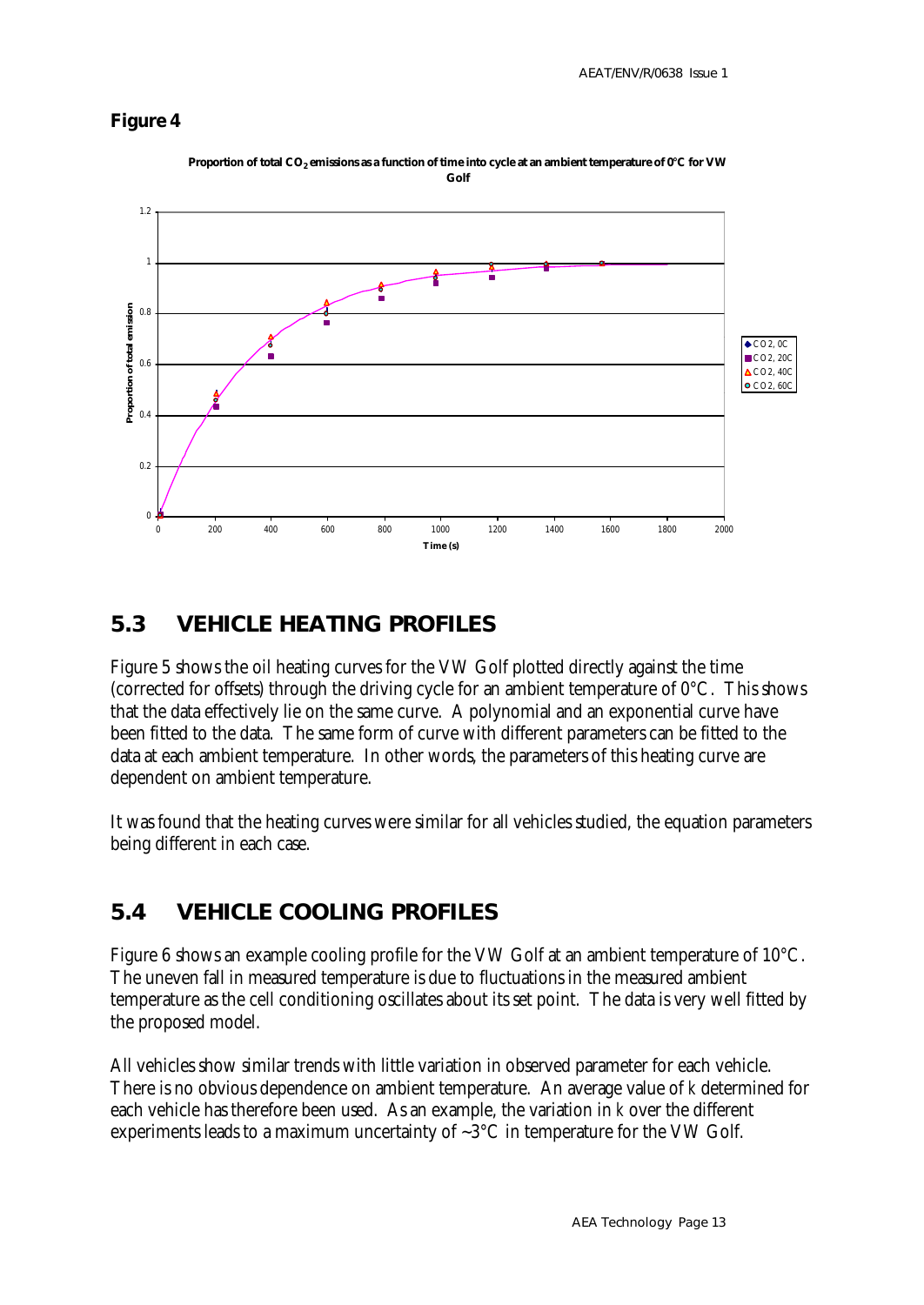#### **Figure 5**



**Figure 6**





#### **Heating curve for VW Golf TDi at 0°C ambient with corrected time**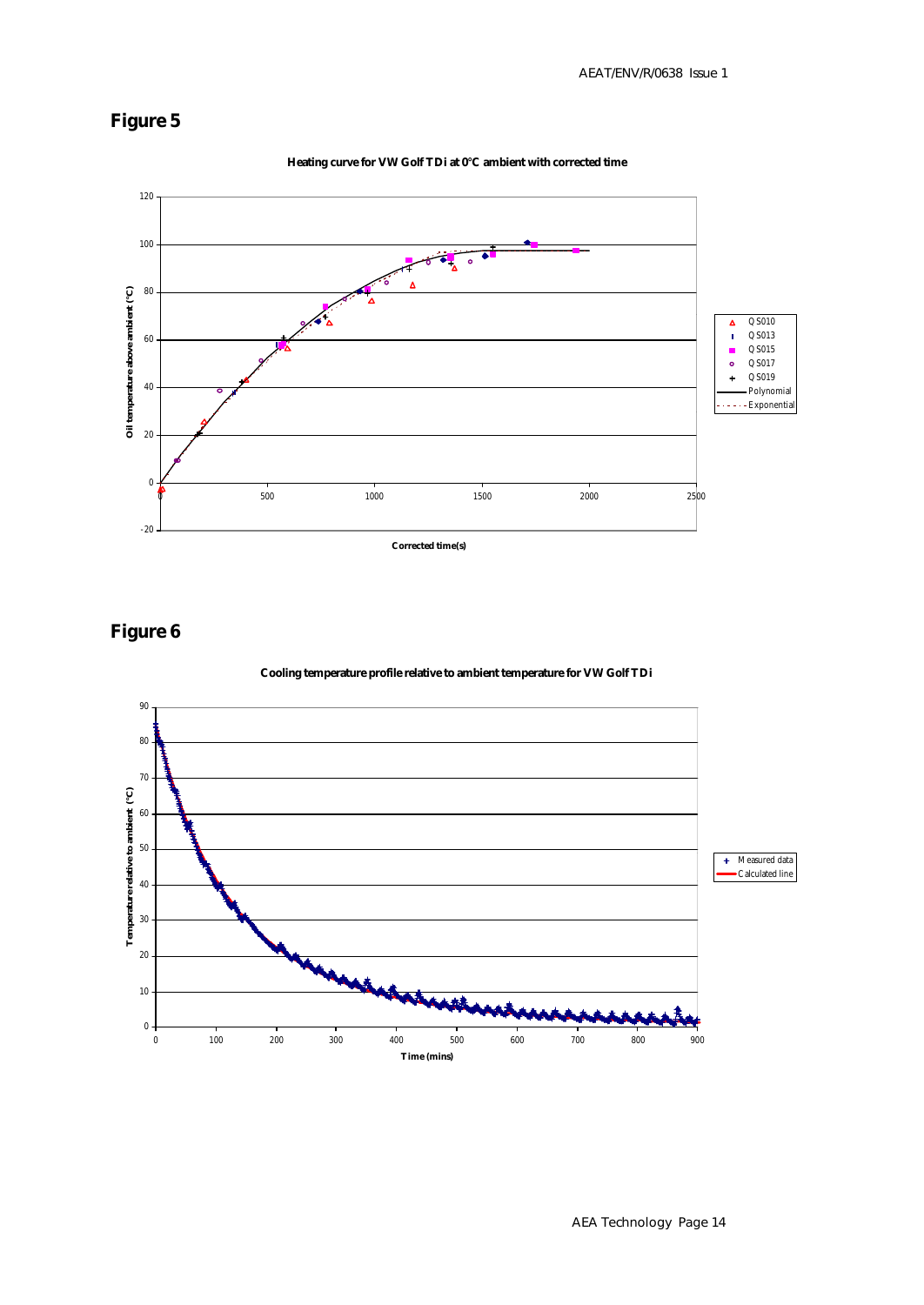### **5.5 ADDITIONAL EMISSIONS MEASUREMENTS**

#### **.1 5.5.1 Benzene and 1,3-butadiene**

Benzene and 1,3-butadiene were monitored in the exhaust gases in a small number of runs. The exhaust was sampled in a controlled manner at the CVS through diffusion tubes. The samples generated were analysed by thermal desorption followed by gas chromatography using mass spectrometry detection.

No 1,3-butadiene was detected, i.e. less than the 5 ng/tube detection limit.

The levels of benzene found are shown in Table 5.

| <b>Vehicle</b>         | Ambient temp.<br>(°C) | Oil start temp.<br>(°C) | <b>Benzene</b><br>(g/km) |
|------------------------|-----------------------|-------------------------|--------------------------|
| VW Golf TDi            |                       | $-7$                    | 0.001                    |
| VW Golf TDi            | $20\,$                | 20                      | 0.001                    |
| <b>Vauxhall Vectra</b> | -7                    | -7                      | 0.038                    |
| Vauxhall Vectra        | 20                    | 40                      | 0.017                    |
| Misubishi Carisma GDi  | $-7$                  | $-7$                    | 0.038                    |
| Misubishi Carisma GDi  | 20                    | Hot                     | 0.015                    |
| Misubishi Carisma GDi  |                       | Hot                     | 0.006                    |

Table 5. Benzene emissions.

It can be seen that the benzene levels were very low with the diesel vehicle. The emissions were very similar for the two gasoline technologies. For these a cold start at a -7°C ambient approximately doubled the emissions relative to a hot start at 20°C ambient.

#### **.2 PM and ultrafine particle emissions**

As a precursor to ultrafine particulate emissions measurements we analysed the 'regulatory' PM emissions data.

The results of regulatory filter paper PM measurements are shown in Table 6 below for a representative vehicle of each technology- diesel, gasoline and gasoline direct injection.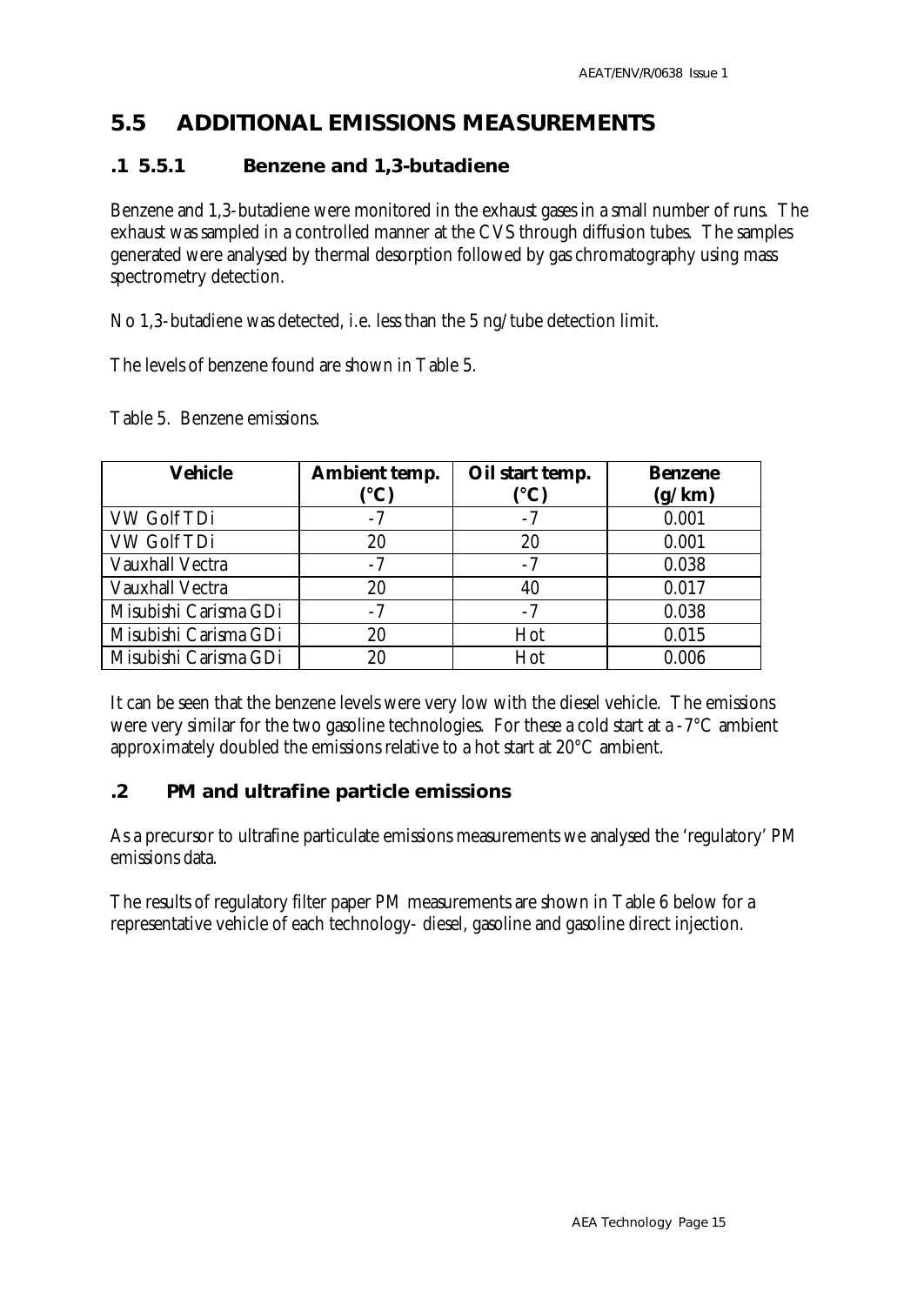| <b>Vehicle</b>            | <b>Ambient</b><br>temperature $(^{\circ}C)$ | <b>Total hot start</b><br>emissions (g/test) | <b>Excess cold start</b><br>emissions (g/test) |
|---------------------------|---------------------------------------------|----------------------------------------------|------------------------------------------------|
| <b>VW Golf TDi</b>        |                                             | 0.341                                        | 0.193                                          |
|                           | 20                                          | 0.298                                        | 0.008                                          |
| Mitsubishi Carisma<br>GDi | $-7$                                        | 0.034                                        | 0.113                                          |
|                           | 20                                          | 0.037                                        |                                                |
| <b>Toyota Avensis</b>     | $-7$                                        | 0.038                                        | 0.051                                          |
|                           | 20                                          | 0.022                                        | 0.002                                          |

#### **Table 6. PM emissions.**

These results suggest that:

- gasoline particulate emissions are about an order of magnitude lower than diesel emissions,
- current GDi vehicles have similar hot start PM emissions to those of conventional gasoline vehicles,
- hot start emissions are relatively unaffected by ambient temperature,
- excess cold start emissions can be increased by more than an order of magnitude by a reduction in ambient temperature from 20°C to -7°C.

Gasoline vehicle emission control technology may be considered relatively mature. At the same time particulate trap technology is now being introduced for diesel vehicles, and might be expected to become standard relatively soon as a a result of tighter regulatory emissions standards. It follows that if gasoline vehicles continue to dominate the vehicle parc, then they will be responsible for the majority of passenger vehicle  $PM_{10}$  emissions in the near future. (The National Atmospheric Emissions Inventory predictions suggest that the proportion of  $PM_{10}$ emissions due to gasoline vehicles will increase from about 50% in 2000 to about 75% in 2005.)

In view of the potential regulatory interest in size-classified and number-based metrics for ultrafine particulate emissions, we undertook particle number flux measurements on representative 'conventional' gasoline and GDi vehicles. The measurements were made using a combination of scanning mobility particle sizer (SMPS) and condensation nucleus counter (CNC) instrumentation. In order to follow the transient cycle with the SMPS, successive scans were undertaken over complete drive cycles (2 x ECE; 8 segments) with the SMPS set to measure the flux of particles with diameters of 20, 50 and 100nm (covering the anticipated range of particle sizes, as determined by steady state tests). Only one cold start measurement could be made each day; the particle flux at 20nm was recorded for this. Both vehicles were tested under both ambient  $(-25^{\circ}C)$  and cold  $(-7^{\circ}C)$  conditions.

Figure 7 shows the particle flux from the GDi vehicle at -7°C over each of the eight segments of the cycle and the total particle flux. From this it can be seen that:

- the particle size was biased to 20 nm.
- In the first segment the particle flux was five times higher for a cold start than the corresponding hot start.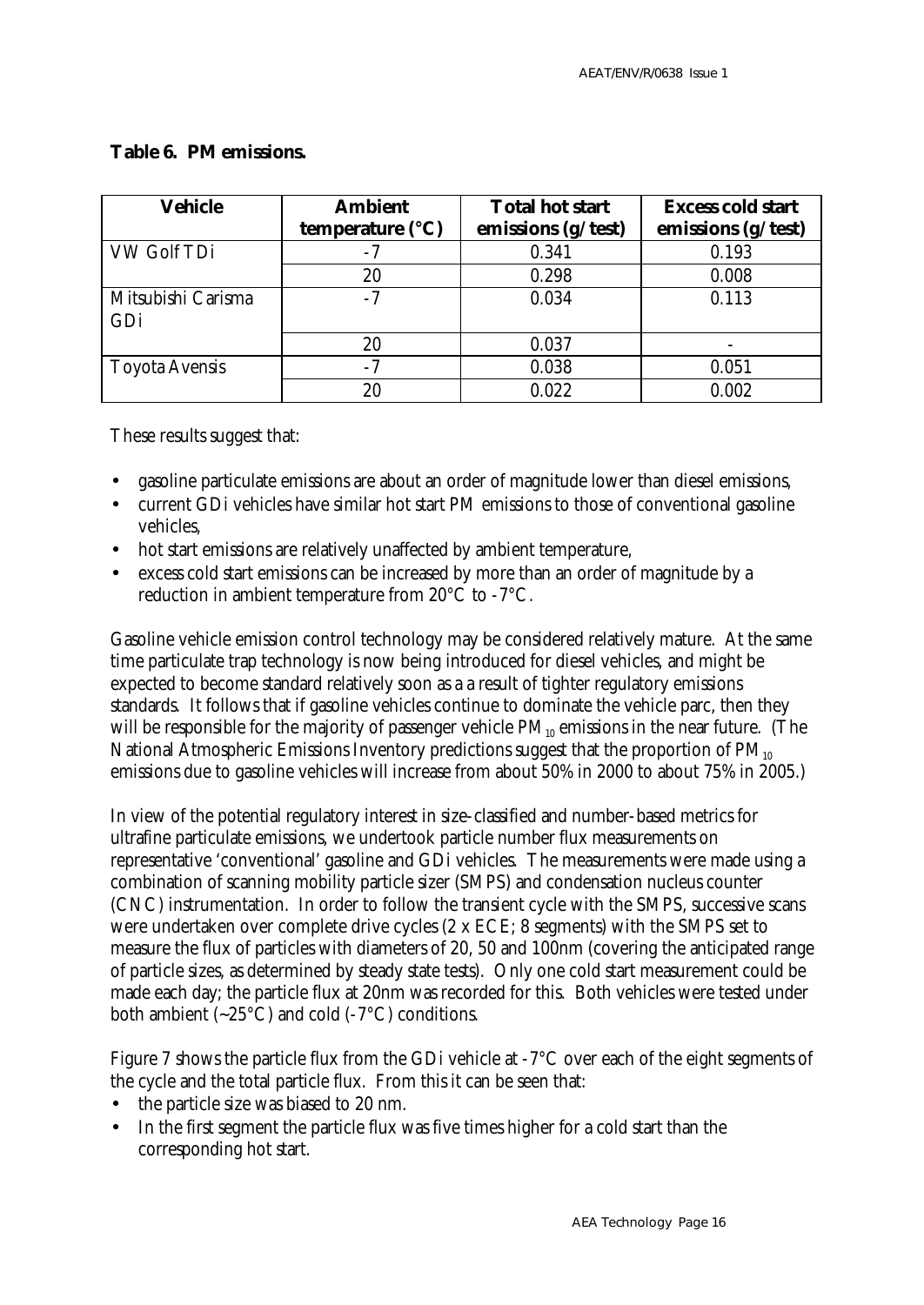• Cold start effects were largely confined to the first segment.

Very similar results were obtained at 25°C except that the cold start particle flux in the first segment was only about double that of the hot start.

Figure 7. Ultrafine particle emissions from a Mitsubishi Carisma GDi at -7°C.



The corresponding results for the gasoline vehicle are shown in Figure 8. In this case it can be seen that:

- The particle size distribution was much wider.
- The particle flux was about two orders of magnitude lower than for the GDi.
- In the first segment the particle flux was again about five times higher for a cold start than a hot start.

At 25°C the particle size distribution was further biased to 100nm and the cold start effects at 20nm were less clear.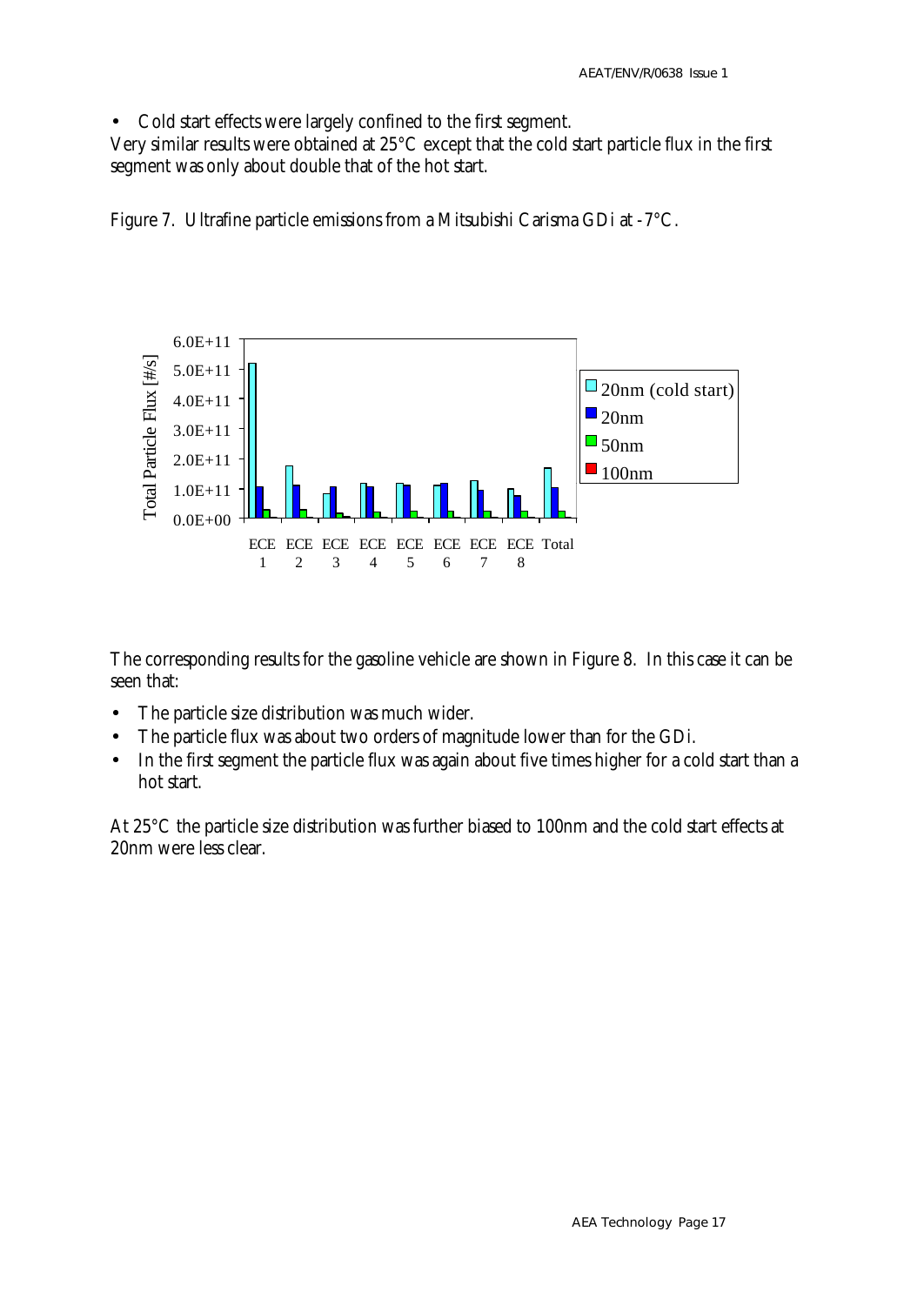

Figure 8. Ultrafine particle emissions from a Toyota Avensis at -7°C.

At first sight the significantly higher particle flux from the GDi engine than the conventional gasoline engine is at odds with regulatory filter paper PM measurements which showed broadly similar emissions from both under hot start conditions. However, it must be remembered that particle mass is dependent on the cube of the diameter and that small changes in size distribution can therefore have a major influence on mass (assuming a constant particle density).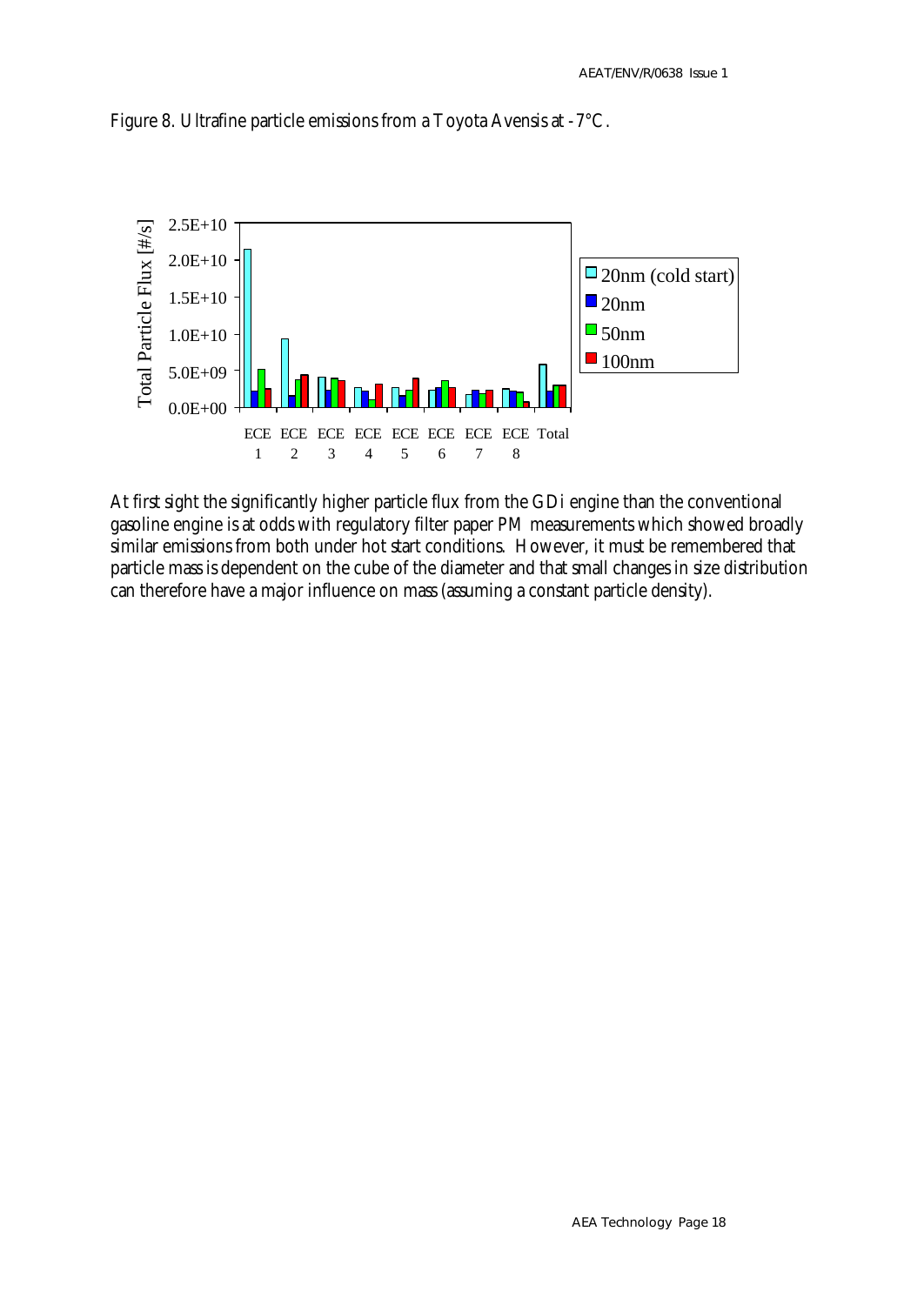# **6 Discussion**

In this section we discuss the results of the experimental programme in terms of their contribution to the predictions of the model and the resultant uncertainties. It must be emphasised that the measured thermal and emissions data from each vehicle tested relate to the specific vehicle tested and are therefore not necessarily representative of the general performance of that vehicle make and model.

### **6.1 HOT START EMISSIONS**

In general it seems that  $\mathrm{CO}_2$  emissions increase as the ambient temperature falls. Within experimental uncertainty, there does not appear to be much effect of ambient temperature on hot start CO, THC,  $NO<sub>x</sub>$  and particulate emissions.

We have also examined the hot start emissions as a function of four vehicle classes as follows,

- 1. Diesel vehicles (VW Golf and Peugeot 306).
- 2. Small gasoline vehicles (Ford Fiesta, Vauxhall Corsa, Honda Civic, Skoda Fabia and Peugeot 206).
- 3. Medium gasoline vehicles (Vauxhall Vectra, Mitsubishi Carisma GDi, Toyota Avensis, Renault Laguna, Mitsubishi Carisma).
- 4. Large gasoline vehicles (Ford Mondeo, Vauxhall Omega, Jaguar).

The spread of data within a class is acceptable for diesel and small gasoline vehicles. There is a large spread for CO and THC in the medium class. In the large class there is a big uncertainty in  $\rm NO_x$  as the Mondeo gave unusually large  $\rm NO_x$  emissions.

However, there is a smooth increase in  $\mathrm{CO}_2$  emissions from class 1 to 4.  $\,\mathrm{CO}$  and THC emissions are similar for all classes except for class 3 (medium vehicles) which has larger emissions.  ${\rm NO_{x}}$  emissions seem to increase from small to medium sized gasoline vehicles and becoming less for large vehicles, although there is large uncertainty. For PM, all gasoline vehicles give similar emissions which are much lower than the diesel emissions.

### **6.2 EXCESS EMISSIONS**

Trying to split the vehicles into the four categories in Section 0 does not really succeed for excess emissions – the differences within a class being too great.

This makes it important to choose a representative mix of vehicles for the model. In this work we have concentrated on well-maintained, reasonably new vehicles. The effects of age and poor maintenance on the behaviour of excess emissions were not explicitly investigated in this study, as the initial review suggested this should not be of great importance.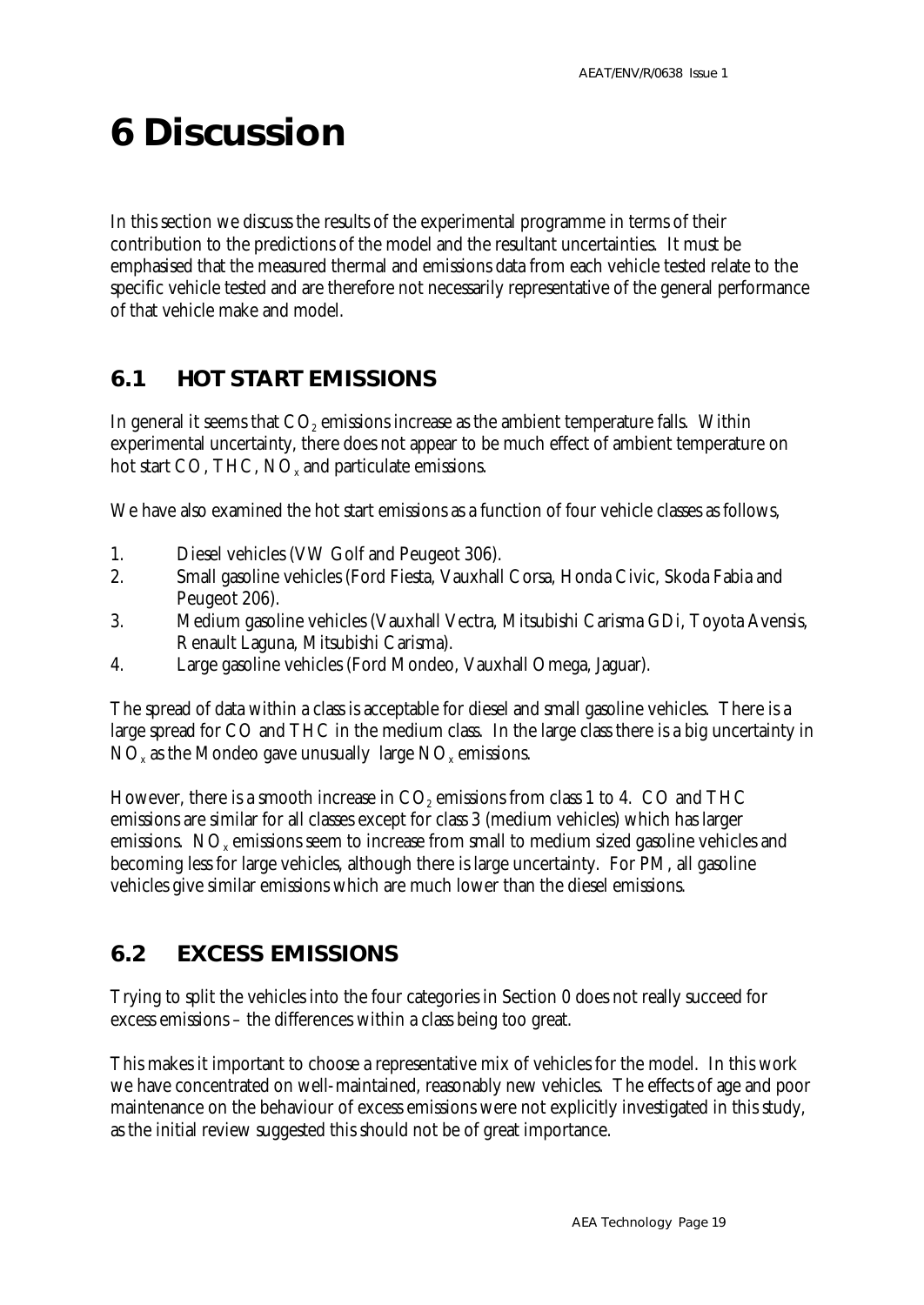This work has also focused on a single drive cycle, representative of urban driving. If other scenarios were to be modelled, further experimental work would be needed in order to determine the new model parameters.

The major parameter in determining excess emissions is the vehicle start temperature. When determining the effects of parking, the cooling curve can therefore have a significant impact on the temperature at which the vehicle will next start. In this work, cooling curves have been obtained within a controlled laboratory environment with air circulation. The effect of wind can have a significant impact in increasing the rate of vehicle cooling. Although this has been noted, the incorporation of the effect of wind has not been included in the model as no systematic study has been done. It is difficult to assess the importance of this, as many vehicles may be sheltered from the effects of wind by buildings or other vehicles.

Assessing the accuracy of the model is not easy. The main problem is that some of the data on which it is based is itself noisy and prone to uncertainty. In many ways the calculated emissions may be more accurate than an individual measurement because the calculations are based on the trends shown by many measurements rather than just one

By observing the spread in the data from the overall trend, we have estimated the uncertainties in individual measurements and the overall uncertainty in the calculation of excess emissions. We have also considered the additional error introduced by the time evolution factor. This will depend on the driving time. For long driving times, where the total excess is produced, no additional uncertainty is added, whereas for intermediate times we have estimated the uncertainty from the spread of measured data about the calculated lines. Similarly we have calculated the uncertainties in excess emissions due to our assumption based on the heating and cooling curve data that each gives rise to uncertainties of 2°C or less.

On the basis of all these uncertainties the cumulative uncertainty in calculated excess emissions can be estimated. Two scenarios were considered. The first involves only one drive cycle whereas the second involves an initial drive cycle followed by cooling and a further drive cycle. The estimated uncertainties for these two cases are presented in Table 7. A second drive cycle has the impact of cumulatively adding uncertainties. The uncertainties in calculating excess emissions arise from the uncertainties in the original measurements on which the model is based. Some vehicles gave very reproducible data whilst others did not.

#### **Table 7. Overall uncertainties in the excess emissions calculations for two scenarios.**

Scenario 1 - A straight drive cycle from known starting conditions. Scenario 2 - Scenario 1 followed by cooling and a further drive cycle.

|                 | Scenario 1         | Scenario 2 calculation |
|-----------------|--------------------|------------------------|
|                 | calculation        | uncertainty $(\%)$     |
|                 | uncertainty $(\%)$ |                        |
| CO <sub>2</sub> | $\pm 30\%$         | $\pm 70\%$             |
| CO              | $\pm 20\%$         | $\pm 55\%$             |
| <b>THC</b>      | $\pm 25\%$         | $\pm 65\%$             |
| $NO_{x}$        | $\pm 40\%$         | $\pm 100\%$            |
| Particulate     | $\pm 40\%$         | $\pm 100\%$            |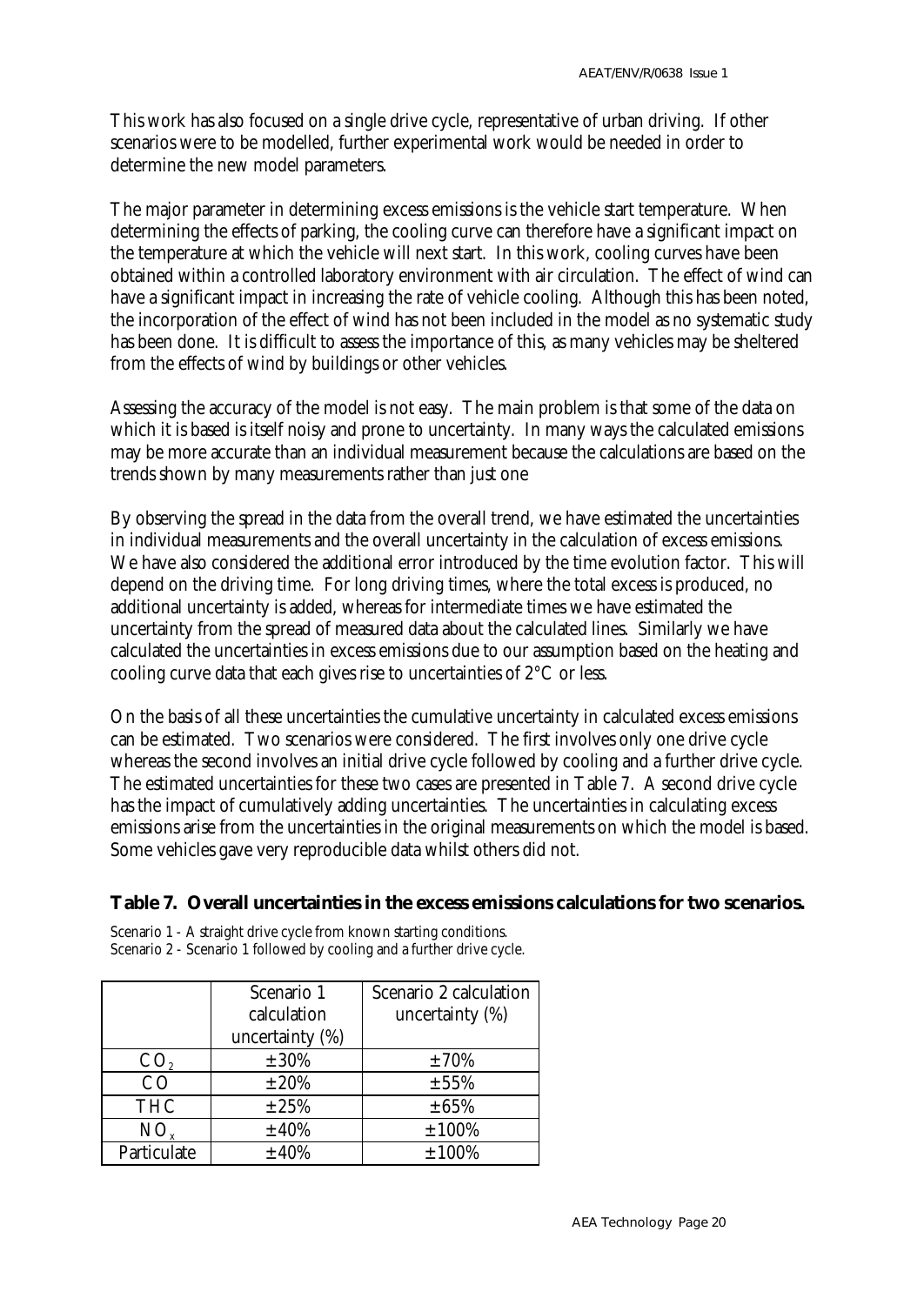The analytical model produced in this work reproduces the experimental data very well on the whole, within the limits of experimental reproducibility. The above estimated uncertainties relate to the absolute values of calculated excess emissions. Their impact on the ranking of different schemes being compared is much less due to the mutually compensating effects of positive and negative errors in the multiple elements of the model calculations.

## **7 Model implementation**

An empirical model (EXEMPT – EXcess EMissions Planning Tool) for calculating excess emissions due to cold start effects has been developed on the basis of analysis of the experimental measurement programme.

The model has been incorporated into a Microsoft Excel spreadsheet. The user uses a mouse to click on menu buttons which run macros to enable access to the different areas of the model. The model calculations are based on the equations outlined in this report. The calculations are hidden from the user and occur instantly when any user input parameter has been changed.

The model has been configured for use either as a simple tool for scheme comparisons involving appropriate default data entries or as a more sophisticated modelling tool where a higher degree of user intervention is required.

Detailed operating instructions and worked examples are given in the user guide which accompanies the model (Reference 3).

The results from this model may be used in conjunction with results from a traffic-based emissions model that calculates mass emissions on a road network from vehicles with their engines at normal operating temperature. These may come from models combining trafficbased emission factors in g/km, (available from the *National Atmospheric Emissions Inventory*, http://www.aeat.co.uk/netcen/airqual/index.html, and the national emission factor database) with vehicle kilometres travelled on the road network. Or they may come from other air quality and emission estimation procedures, for example the Highways Agency DMRB procedure "*Design Manual Roads and Bridges, Volume 11, Section 3, Environmental Assessment Techniques: Part 1 Air Quality, March 2000*", where the user inputs traffic flows on specified road links to calculate emissions and air concentrations near the road side. The user can then add the impact of excess emissions from starting vehicles in an area to the hot exhaust emissions calculated. This might be useful for a scheme appraisal, for example a car-park or out-of-town shopping complex where many cars will start their journeys with cold engines.

The model allows the user to define the percentage of the vehicle parc made up of each vehicle category for which experimental data has been collected. The user specifies the total number of vehicles and the conditions for which the model is to be run. Three stages are defined as follows.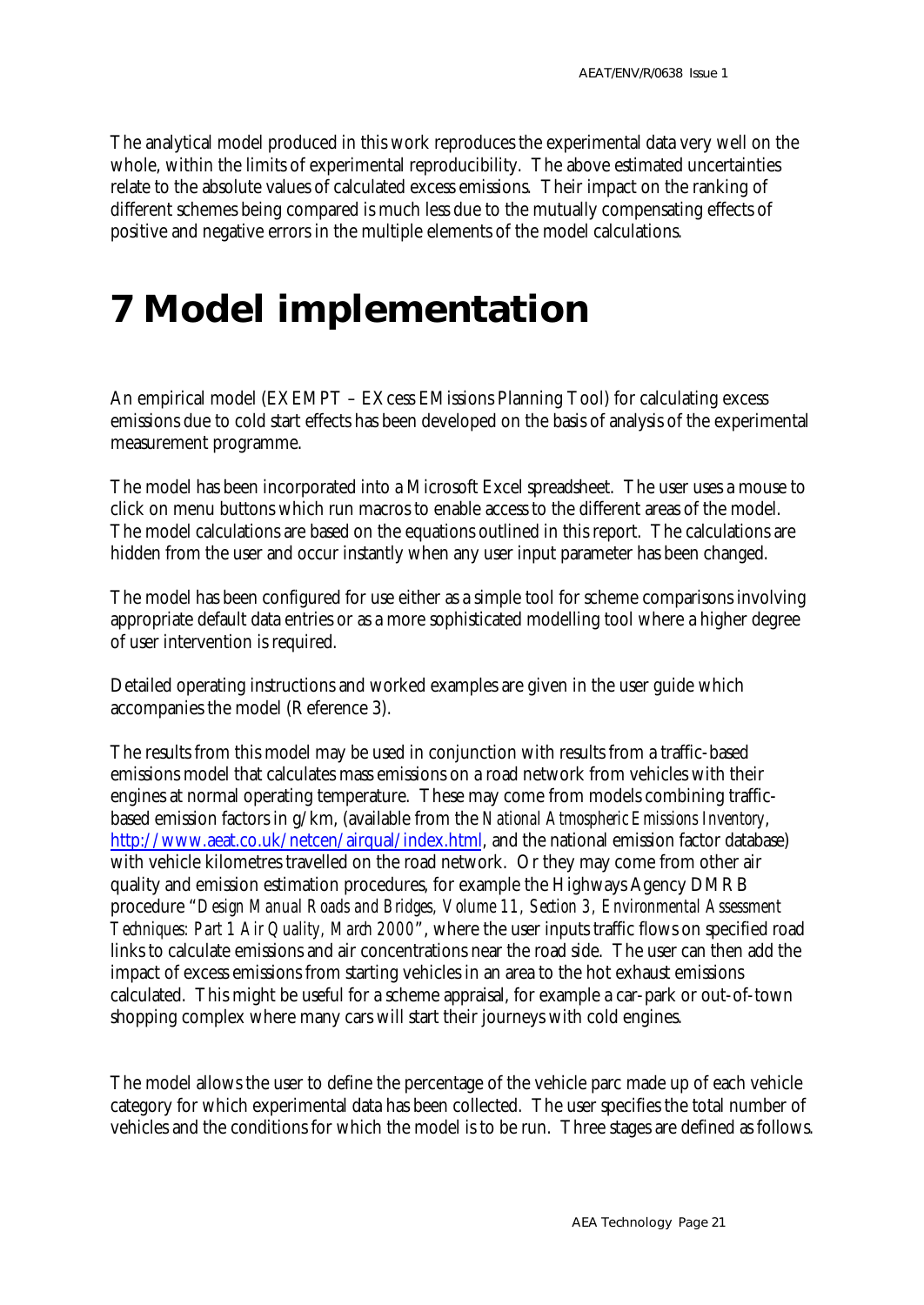- 1. The initial driving stage. The user defines ambient and engine start temperatures and the distance driven.
- 2. The parking stage. The user defines the ambient temperature and parking time start engine temperature can be specified or calculated from stage 1.
- 3. A further driving stage. The user defines ambient temperature and driving distance start engine temperature can be specified or calculated from stage 2.

The total excess emissions of each pollutant is then calculated using this specification. The results can be expressed as the total of each pollutant, or broken down into more detail in terms of the excess from each vehicle type at each stage.

This model can be used as a planning tool for assessing the impact of different car parking schemes, changes in the number of traffic lanes, changing vehicle types that are allowed into city centres, etc. To demonstrate the use of this model, three applications scenarios are presented below.

### **7.1 EXCESS EMISSIONS AS A FUNCTION OF DISTANCE FROM A CAR PARK**

The model can be used to calculate the distribution of excess emissions as a function of distance from a car park. There will be excess emission due to the fact that the vehicle engine temperatures will have cooled during the parking time.

For example, let us assume that all vehicles arrive in the car park with their engines hot, producing no excess emission in the surrounding area on the way to the car park. If the car park was attached to a sports complex, we might assign a parking time of 100 minutes. This time would vary depending on the car park application. We will also assume a total of 1000 parked vehicles during a cold winter's day with an ambient temperature of 0°C.

In order to ensure that the vehicles arrive hot, we set the stage 1 distance to a high value, say 400km, with a start temperature of  $50^{\circ}$ C and ambient temperature of  $0^{\circ}$ C. However, this initial stage will produce some excess emission that we do not wish to include in the calculation. Therefore, the distance for stage 3 should initially be set to zero so that the model calculates the excess emission from stage 1. These values should then be subtracted from all subsequent calculated values.

We set the time for parking in stage 2 as 100 minutes and the start of parking temperature as 999 so that the model uses the calculated hot engine temperature from stage 1. The ambient temperature is set to 0°C for all three stages. In stage 3 we set the start engine temperature to 999 so that it is calculated from the rate of cooling in the car park. We then allow the model to calculate the excess emission as a function of distance, for example at 0.5km intervals up to 5km.

The excess emission produced in stage 1 has to be subtracted from all of the data calculated as a function of distance from the car park. The excess emission produced at each distance from the car park is then calculated by subtracting the sum of all the excess produced up to that point. For example, the total excess emission produced at a distance of 3km would be the total excess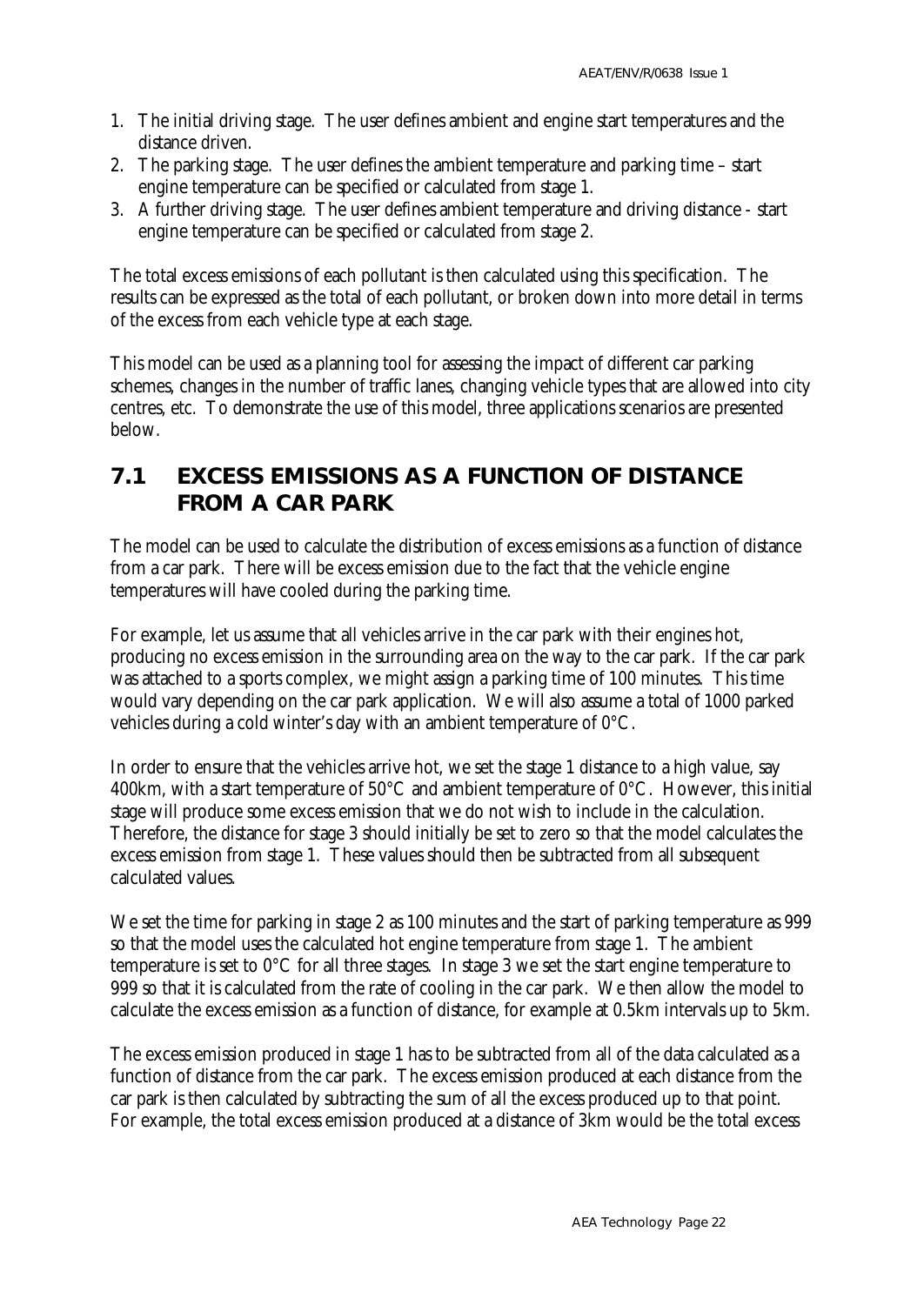produced by driving 3km minus that from driving 2.5km. In this way, the distribution shown in Figure 9 is obtained.

Figure 9.



The model can simulate many different car parking arrangements. For example, the parking time might be different if the car park is for a shopping centre (a distribution of parking times could be used). The vehicles may not arrive in a hot condition so that the excess leading to the car park has to be included in the calculation. The vehicles may not all drive beyond 5km from the car park, etc. The change with time of day could be simulated with changes in vehicle number and ambient temperature.

### **7.2 EXCESS EMISSIONS AS A FUNCTION OF DISTANCE FROM A TOWN CENTRE**

The model calculates the total excess emissions produced from a specified set of conditions – there is no information given about the spatial or time distribution of these emissions. However, by careful use of the model, this data can be extracted.

For example, let us consider arbitrary radial zones surrounding a city centre at 0, 1, 2, 3….up to 7km from the city centre as an example, labelled as zones A to H respectively. For simplicity of explanation we will assume that vehicles only drive into the city centre itself. We can calculate the excess emissions produced in each zone on driving into the city by using the following procedure.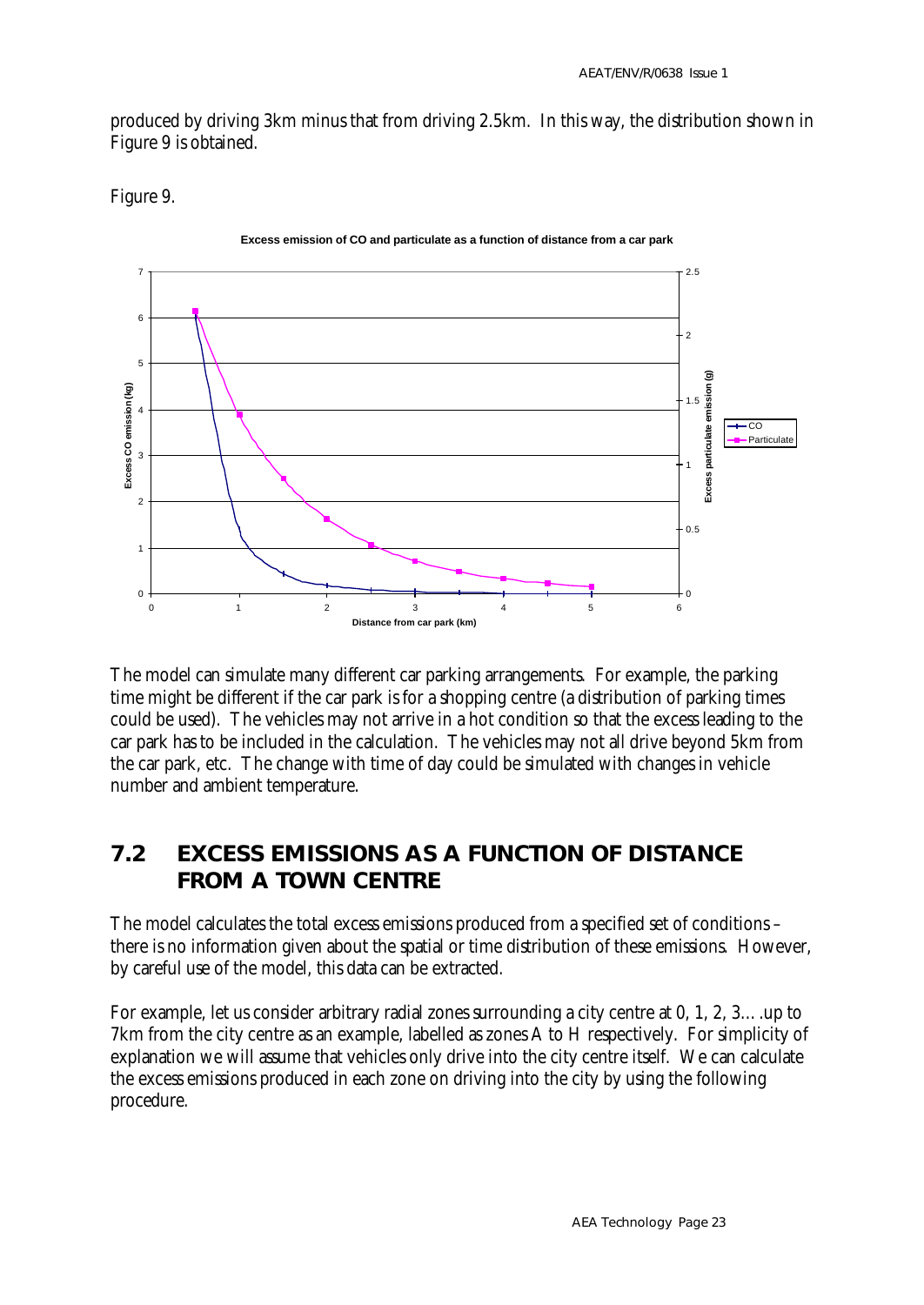We will use just stage 1 and so set the time and distance parameters of stages 2 and 3 to zero. Then, with the appropriate temperatures, we set the distance travelled to 1km and note the excess emissions for 1 vehicle (total vehicles set to one). Calculate the same for each kilometre travelled up to 7km. Then starting at zone H, the total excess produced in G is the total number of vehicles starting in H multiplied by the excess emission from 1km driving. The excess produced in zone F by vehicles starting in H, is the difference in excess between 1 and 2km of driving multiplied by the number of vehicles starting from H and driving 2km. This procedure is repeated all the way into the city centre. The same is then done with the vehicles starting in each zone in turn, until in zone B all vehicles travel 1km into zone A. The total excess in each zone is then integrated from each starting point.

Note that this can be made even more complex by defining different vehicle parc distributions at different zones, perhaps reflecting different wealth in each area. Also, the return journey parameters can also be calculated by initially following the above procedure and then subsequently adding a cooling and driving home stage – the stage 3 excess emissions being calculated from the difference to the above calculation.

As an example we have assumed a vehicle start temperature equal to the ambient temperature of 0°C and that vehicles drive in only one direction into the city centre (i.e. the return journey has not been modelled). The following distribution of vehicles has been assumed as a function of starting point from the city centre.

| Zone | Distance from centre (km) | Number of vehicles |
|------|---------------------------|--------------------|
|      |                           | starting in zone   |
|      |                           | 500                |
|      |                           | 1200               |
|      |                           | 1500               |
| E    |                           | 2000               |
|      |                           | 1000               |
|      |                           | 500                |
|      |                           | 300                |

The resulting excess particulate emission distribution as a function of distance from the town centre is shown in Figure 10.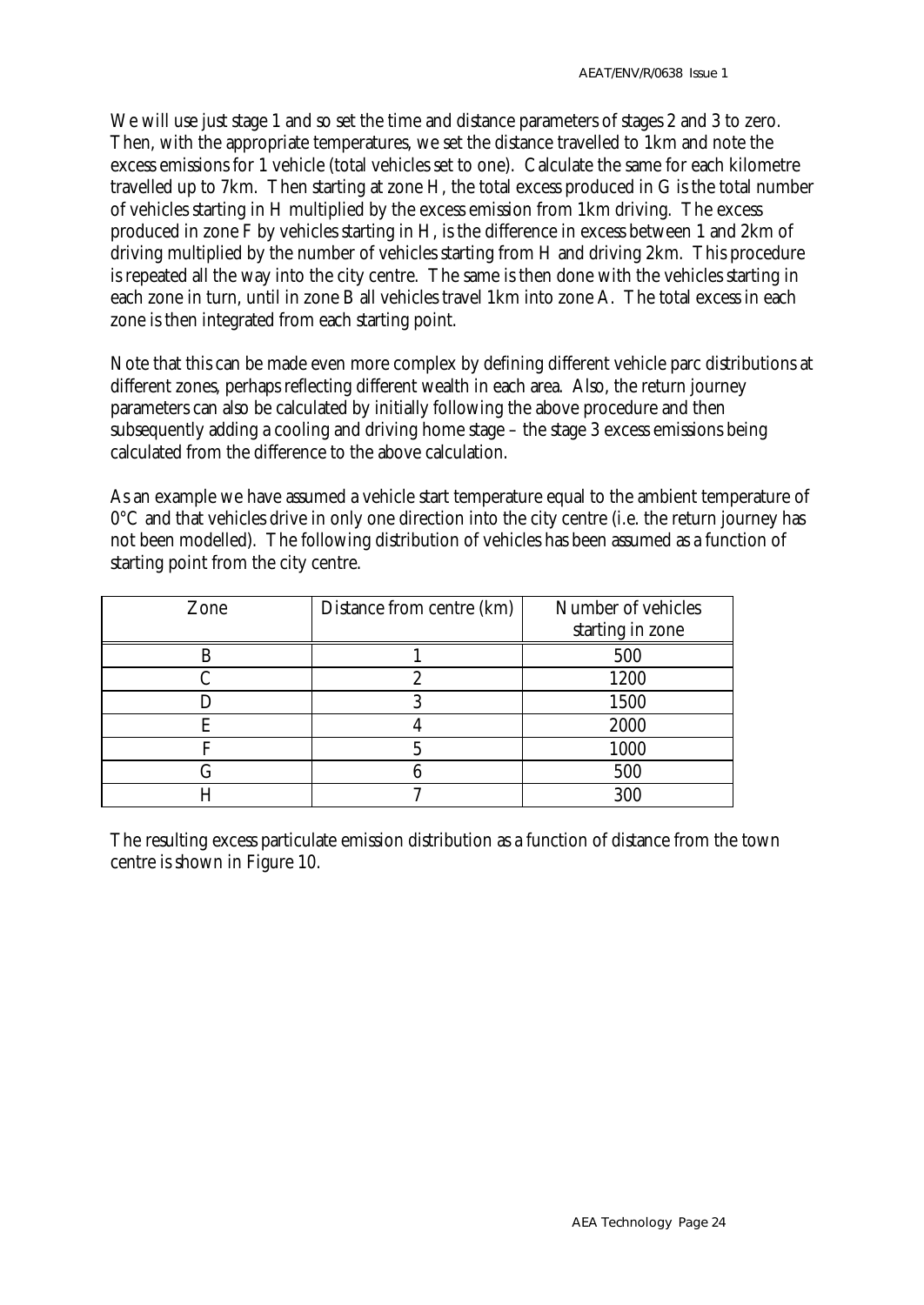



**Simulated excess particulate emission as a function of distance from town centre**

#### **7.3 EFFECT OF CHANGING THE NUMBER OF TRAFFIC LANES**

If the number of traffic lanes is changed, the flow of traffic may be affected which will change the time taken to drive a set distance. As the excess emissions are produced as a function of time, for relatively short distances there could be a significant impact on the excess emissions produced. This effect can be estimated using the model.

The model calculates emissions as a function of driving time and not distance. The driving time is calculated from the distance and assuming a constant average speed of the ECE cycle used to measure excess emissions. No real-life situation is going to exactly reflect this drive cycle so the calculated excess emissions are representative of urban-style driving. However, relative changes may be predicted, so that if a lane change produces a 20% increase in average speed, for example, then the journey time decreases by 20%. As the average speed used by the model cannot be changed, the user can simulate this circumstance by reducing the travelled distance by 20% and calculating excess emissions.

For example, consider 1000 vehicles driving 4km along a road at an average speed *x* kph. The journey time for case 1 is then  $\frac{4}{x}$  hours. If the number of traffic lanes is reduced we may get a 25% reduction in average speed, which is now  $\frac{3x}{4}$ , implying a journey time of  $\frac{16}{3x}$  for case 2. But for the purposes of the model the speed is unchanged (it actually assumes a constant average speed of 18.4kph) at *x* kph. Therefore, we must adjust the distance travelled in the model to give the correct journey time – i.e. the effective distance travelled is now  $\frac{16}{3}$  km. If we assume an ambient temperature of  $0^{\circ}$ C, a start temperature for stage 1 equal to the ambient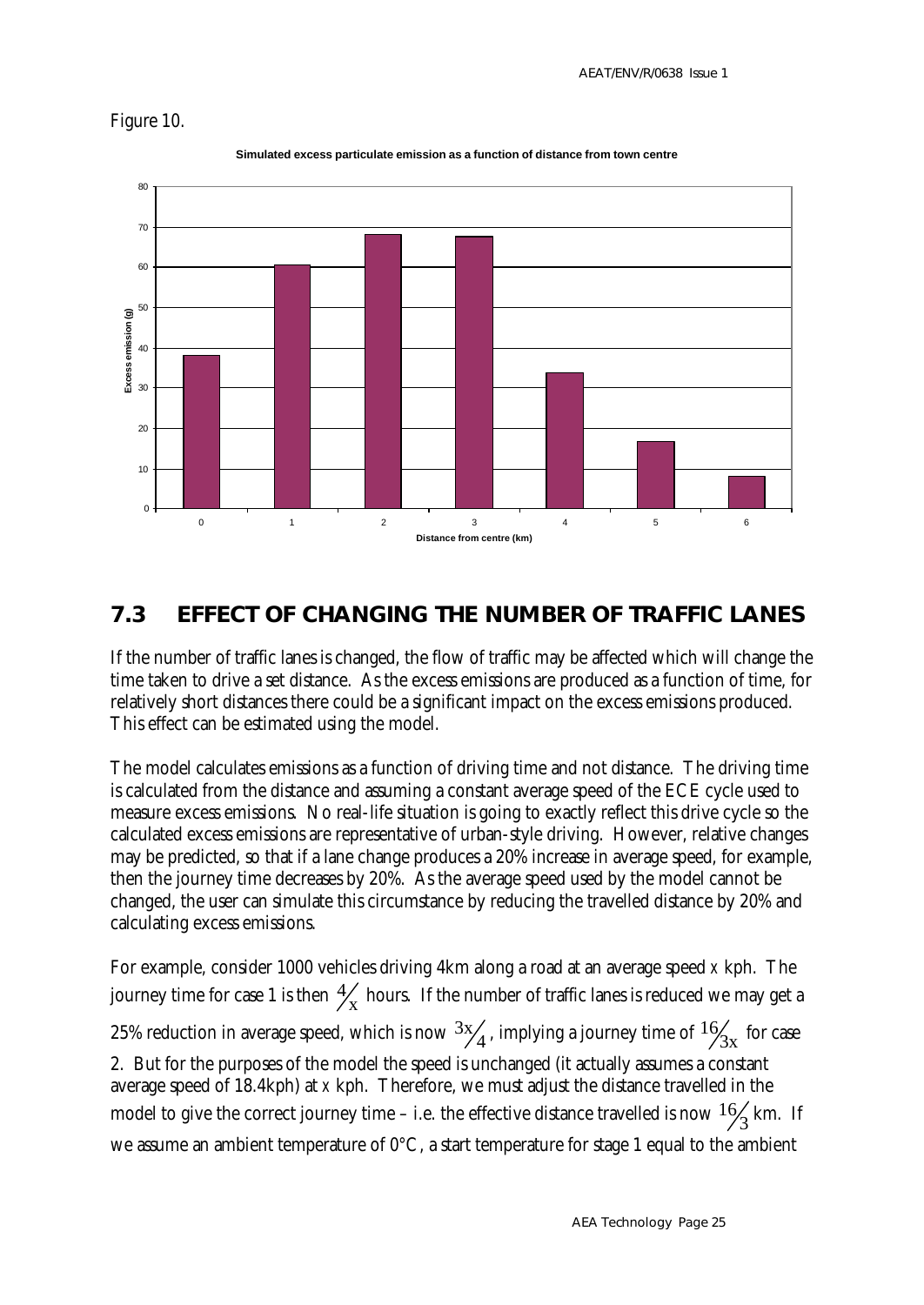|                | Excess $CO2$<br>(kg) | <b>Excess CO</b><br>(kg) | <b>Excess</b><br>$THC$ (kg) | Excess $NO_{x}$<br>(kg | <b>Excess PM</b> |
|----------------|----------------------|--------------------------|-----------------------------|------------------------|------------------|
| Case 1         | 448                  | 57.1                     | 4.67                        | 0.93                   | 63.8             |
| Case 2         | 475                  | 55.9                     | 4.74                        | 0.98                   | 63.6             |
| (reduced       |                      |                          |                             |                        |                  |
| traffic lanes) |                      |                          |                             |                        |                  |

temperature, parking for 3 hours and equal drive distances in stages 1 and 3 of the model, we get the following results.

There is clearly a substantial increase in excess  $\mathrm{CO}_2$  emissions produced by this simulated reduction in traffic lanes, but the other emissions are largely unaffected, with particulate excess actually reducing slightly. This is because although greater excess of particulate will be produced on the stage 1 journey for case 2, as the journey time is longer the engine will get hotter and therefore will be warmer at the start of stage 3 which will produce less excess than for case 1. The overall excess change will therefore be very dependent on parking time and ambient conditions.

### **7.4 REQUIREMENTS FOR UPDATING AND WIDENING THE RANGE OF APPLICATIONS OF THE MODEL**

This project has provided for both the development of a cold start excess emissions model and the generation of input emissions data for light duty vehicles. The model can be used as a simple tool for comparing the vehicle emissions effects of candidate parking schemes and has the potential for use as a more sophisticated emissions modelling tool involving a higher degree of user intervention.

In its current form its application is limited by the scope of the input data which encompasses emissions data from a relatively restricted sample of current passenger car models. This has the effect of limiting the accuracy of its current predictions, the range of potential applications and the lifetime of its serviceability. These are not limitations of the model itself but of the emissions data embedded within it. These limitations could therefore be overcome by subsequent incorporation of additional emissions data from, for example, other vehicle classes such as PSVs or HGVs, or, at a later date, more modern technology vehicles as they achieve significant penetration of the national vehicle fleet.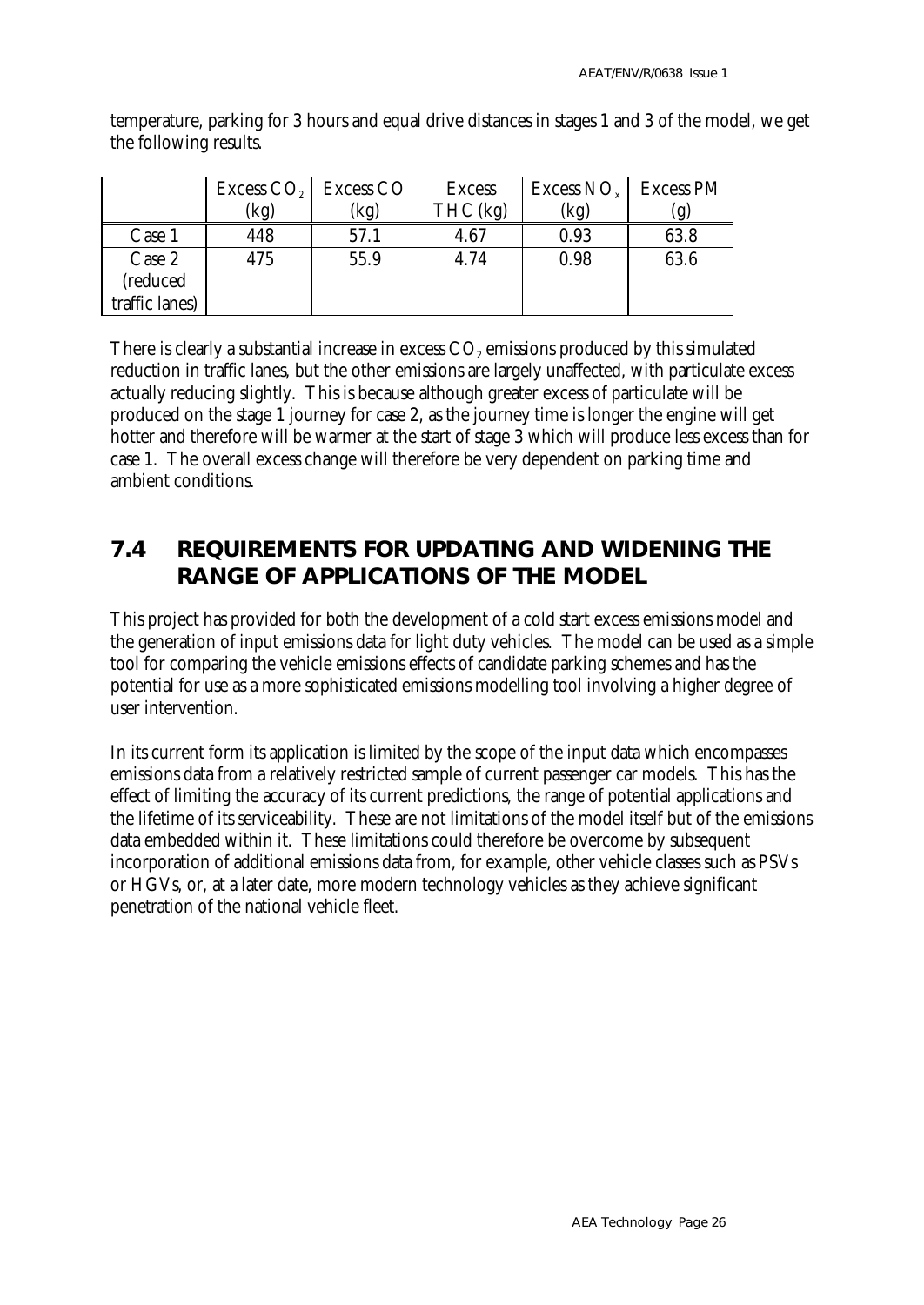# **8 Conclusions**

A user-friendly cold start excess emissions model (EXEMPT) has been developed on the basis of analysis of a comprehensive thermal and emissions measurement programme carried out on 15 passenger cars representative of the current UK vehicle fleet. This, together with a user guide which includes illustrative applications, will be made freely available electronically to prospective users. Its range of application is potentially capable of being extended through subsequent incorporation of additional emissions data from, for example, other vehicle classes or, at a later date, more modern technology vehicles as they achieve significant penetration of the national vehicle fleet.

## **9 References**

| Reference 1 | Literature and Data Review. UG219 TRAMAQ - Cold Start Emissions, J O W<br>Norris, D C W Blaikley and A P Smith. AEA Technology report no. AEAT-<br>5563, May 1999.                                                              |
|-------------|---------------------------------------------------------------------------------------------------------------------------------------------------------------------------------------------------------------------------------|
| Reference 2 | Methodologies for Estimating Air Pollutant Emissions from Transport - Emission<br>Factors and Traffic Characteristics Data Set, Deliverable No. 21 of Contract No.<br>ST-96-SC.204, European Commission / DG VII, January 1998. |
| Reference 3 | UG219 TRAMAQ. Excess emissions planning tool (EXEMPT) user guide, AP<br>Smith. AEA Technology report no. AEAT/ENV/R/0639, May 2001.                                                                                             |

### **10 Acknowledgements**

The authors are grateful to:

- Eric Wyatt of the DETR for his support and encouragement during the project,
- Gerry Cole, David Robottom and Roger Page of AEA Technology's Engines & Emissions team for their contributions to the experimental measurement campaigns,
- Colin Dickens of AEA Technology's Aerosol Science Centre for the measurement of aerosol particulate emissions,
- Tim Murrells, John Watterson, John Abbott and Beth Conlan of AEA Technology's Environment NETCEN Division for their advice on the application of the model to air quality modelling.
- The Local Authorities who gave of their time to discuss this work and its relevance to them, and to suggest improvements to the model.